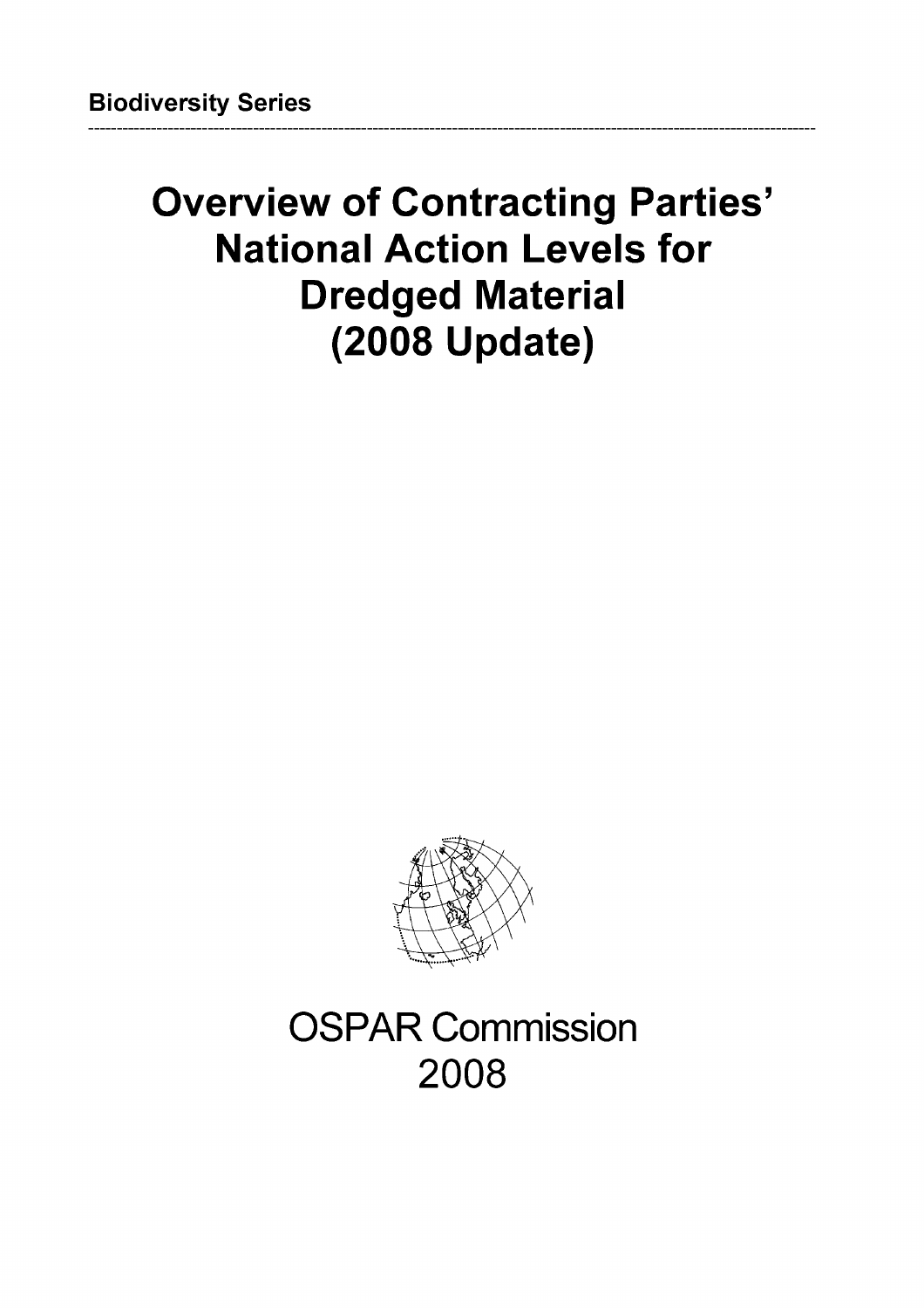The Convention for the Protection of the Marine Environment of the North-East Atlantic (the "OSPAR Convention") was opened for signature at the Ministerial Meeting of the former Oslo and Paris Commissions in Paris on 22 September 1992. The Convention entered into force on 25 March 1998. It has been ratified by Belgium, Denmark, Finland, France, Germany, Iceland, Ireland, Luxembourg, Netherlands, Norway, Portugal, Sweden, Switzerland and the United Kingdom and approved by the European Community and Spain.

*La Convention pour la protection du milieu marin de ¡'Atlantique du Nord-Est, dite Convention OSPAR, a été ouverte à la signature à la réunion ministérielle des anciennes Commissions d'Oslo et de Paris, à Paris le 22 septembre 1992. La Convention est entrée en vigueur le 25 mars 1998. La Convention a été ratifiée par l'Allemagne, la Belgique, le Danemark, la Finlande, la France, l'Irlande, l'Islande, le Luxembourg, la Norvège, les Pays-Bas, le Portugal, le Royaume-Uni de Grande Bretagne et d'Irlande du Nord, la Suède et la Suisse et approuvée parla Communauté européenne et l'Espagne.*

© OSPAR Commission, 2008. Permission may be granted by the publishers for the report to be wholly or partly reproduced in publications provided that the source of the extract is clearly indicated.

© *Commission OSPAR, 2008. La reproduction de tout ou partie de ce rapport dans une publication peut être autorisée par l'Editeur, sous réserve que l 'origine de l'extrait soit clairement mentionnée.*

ISBN 978-1-906840-02-0

Publication Number: 2008/363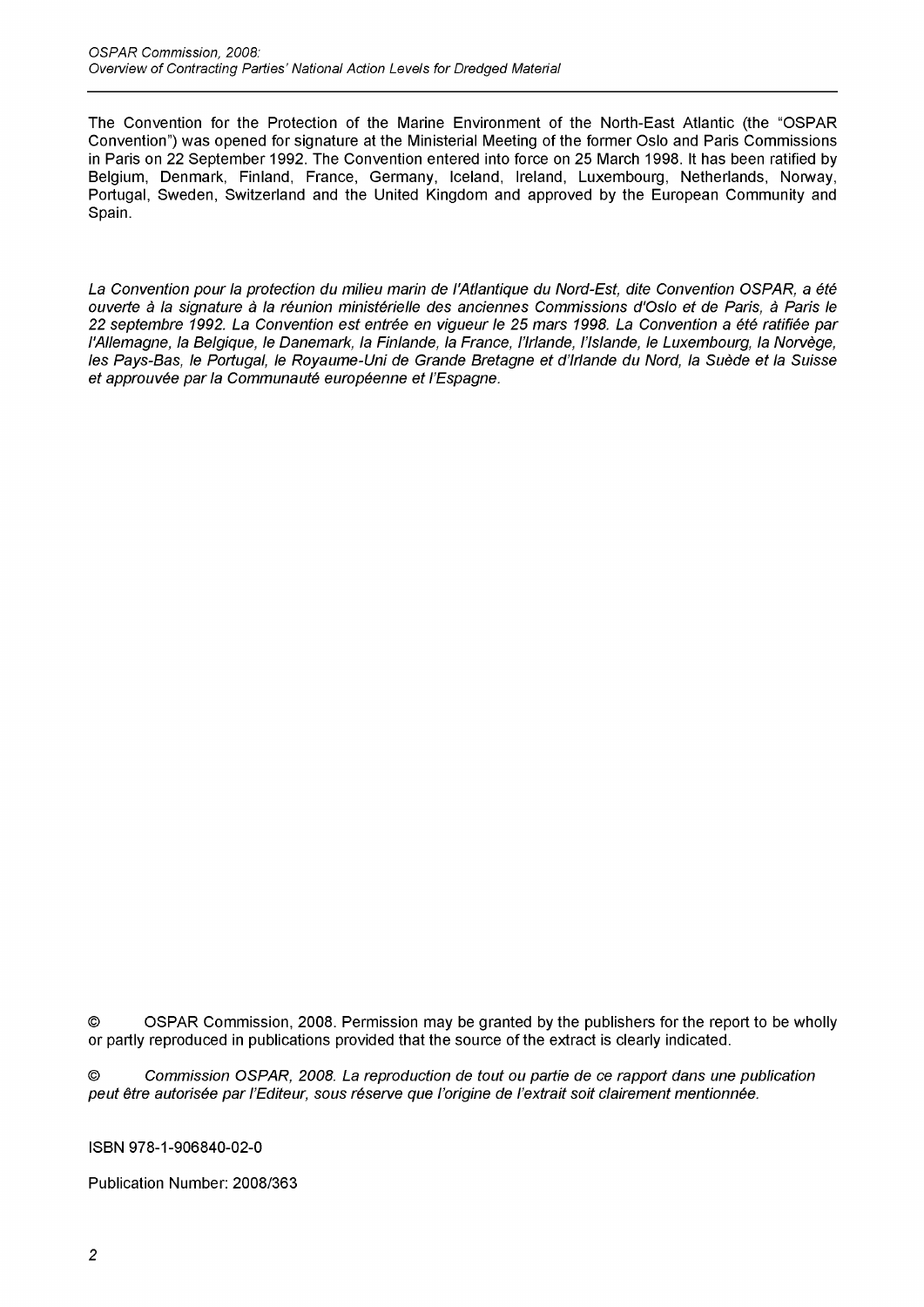| Annex 1 - Overview of Contracting Parties' national action levels for |    |
|-----------------------------------------------------------------------|----|
|                                                                       |    |
|                                                                       |    |
|                                                                       |    |
|                                                                       |    |
|                                                                       |    |
|                                                                       |    |
|                                                                       |    |
|                                                                       |    |
|                                                                       |    |
|                                                                       |    |
|                                                                       |    |
|                                                                       |    |
| Annex 2 - Approaches for Deriving National Action Levels 13           |    |
|                                                                       |    |
|                                                                       |    |
|                                                                       |    |
|                                                                       |    |
|                                                                       |    |
|                                                                       |    |
|                                                                       |    |
|                                                                       |    |
|                                                                       |    |
|                                                                       |    |
|                                                                       |    |
|                                                                       |    |
| Annex 3 - Overview of the Present Situation on Action Levels  18      |    |
|                                                                       |    |
|                                                                       | 20 |
|                                                                       |    |
|                                                                       |    |
|                                                                       |    |
|                                                                       |    |
|                                                                       |    |
|                                                                       |    |
| Spain                                                                 |    |
|                                                                       |    |
|                                                                       |    |
|                                                                       |    |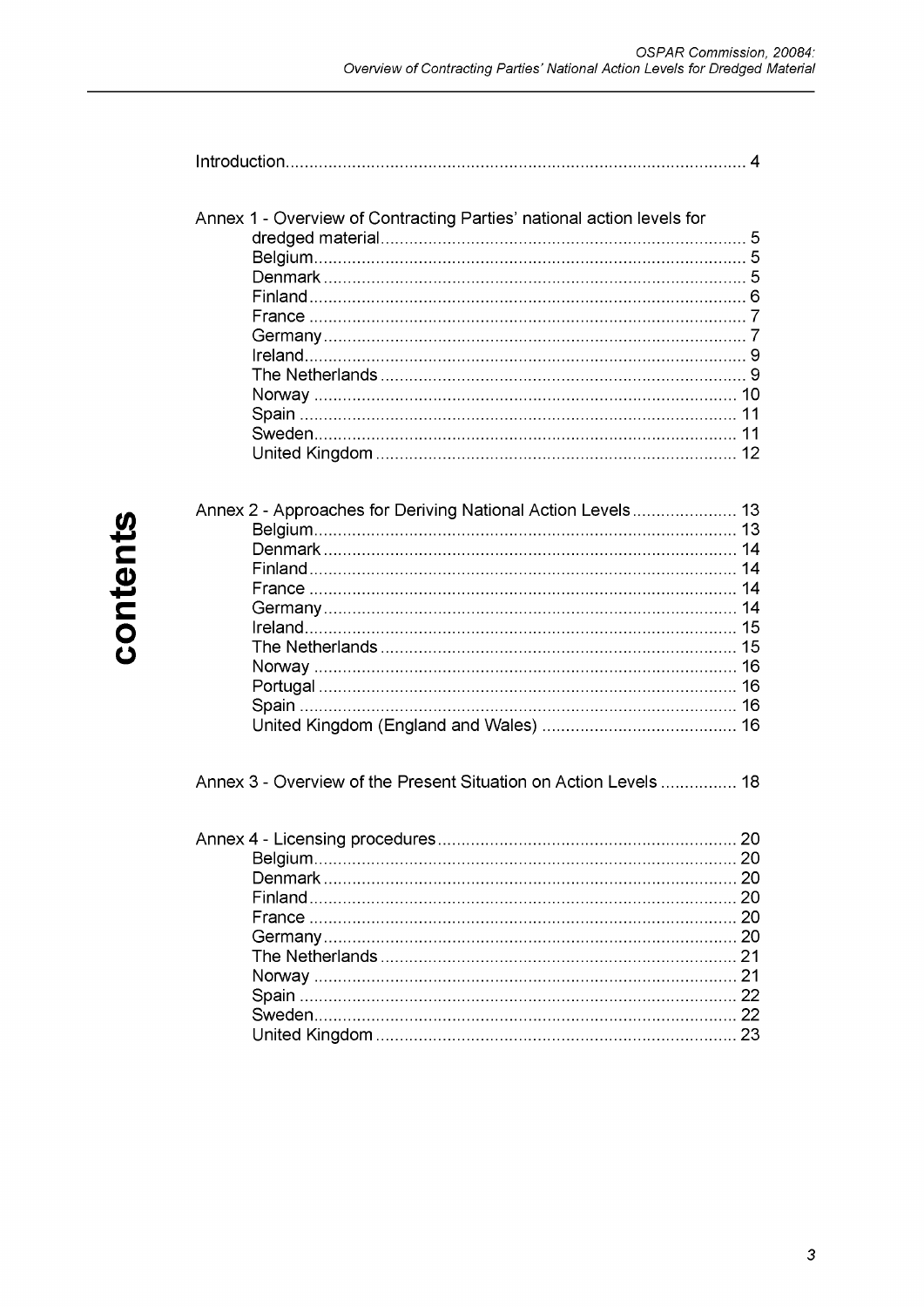# <span id="page-3-0"></span>**Introduction**

This document compiles Contracting Parties' national action levels, and includes a survey of the approaches used by Contracting Parties in order to help understand how action levels for dredged material have been derived by different Contracting Parties. Action levels represent sediment quality criteria for the management of dredged material. Most countries use a "3 category action level" approach which means that 2 concentrations are provided. Concentrations of contaminants in the material falling below the lower limit represent those of little concern. Those failing between the lower limit and the upper limit may trigger further investigation of the material proposed for dumping. Those concentrations above the upper value generally mean that dumping of the material at sea is not permitted. Where action levels have not been developed, a "case-by-case" approach is taken for each application considered individually.

The report was produced by Belgium on the basis of contributions from Contracting Parties and complemented with information from a general background document prepared by the United Kingdom. It updates a report on national action levels that was published by the OSPAR Commission in 2004 (Publication No. 211). This report also has a value for those outside of OSPAR, and in particular the London Convention.

The report consists of:

- a. an overview of Contracting Parties' national action levels for dredged material (Annex 1);
- b. an overview of national approaches for deriving national action levels (Annex 2);
- c. an overview of the present situation on action levels (Annex 3) which summarises current concentration ranges used by Contracting Parties in the assessment of dredged material for dumping at sea, and of the approaches used in dredged material assessment;
- d. an overview of national licensing procedures (Annex4) which gives an overview of how action levels are used in the licensing procedures of Contracting Parties.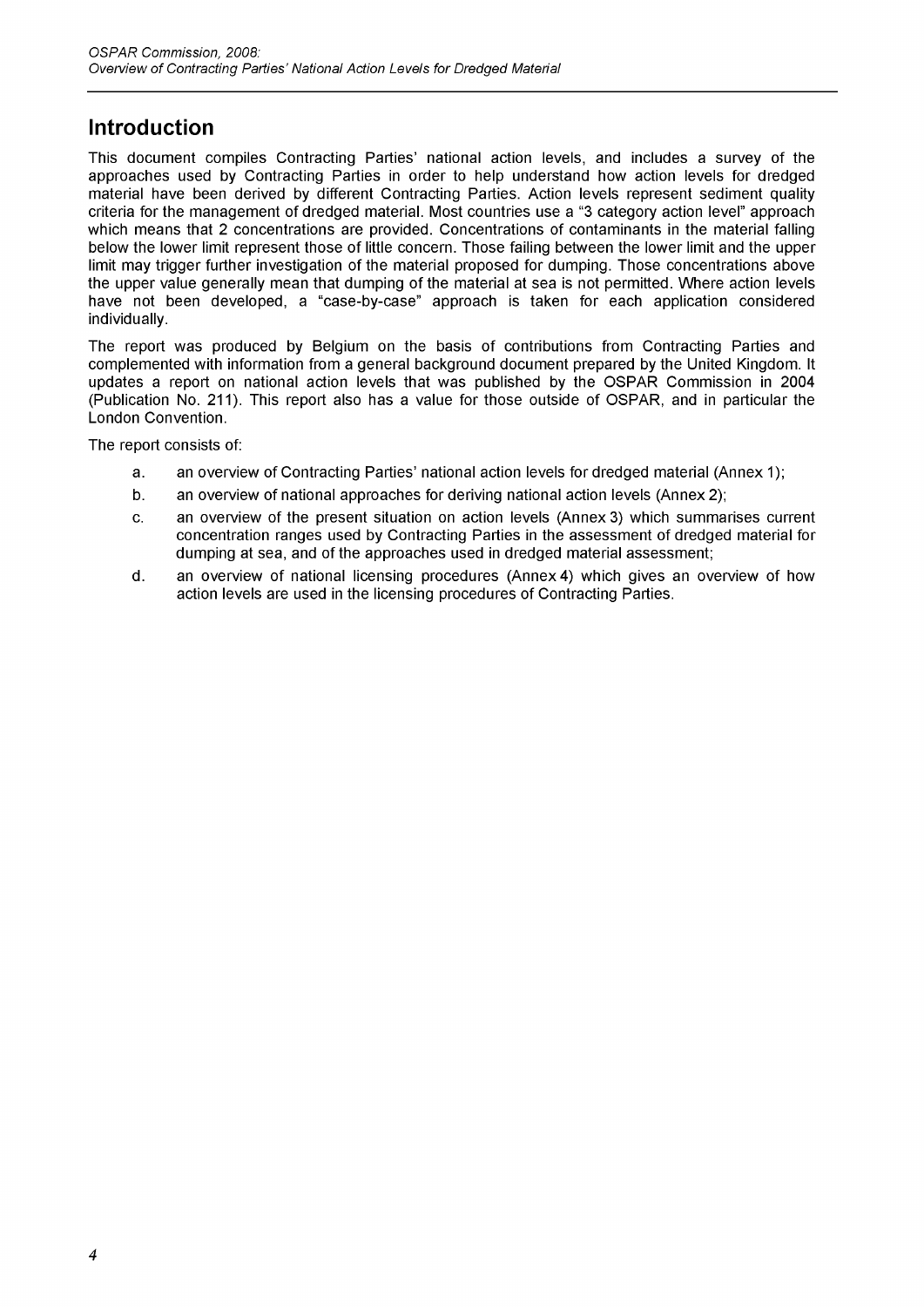# **Annex 1 - Overview of Contracting Parties' national action levels for dredged material**

# <span id="page-4-0"></span>**Belgium**

The action levels used in Belgium are as shown in the following Table:

| Dry weight basis | <b>Action level 1</b>    | <b>Action level 2</b>     |
|------------------|--------------------------|---------------------------|
| Hg<br>Cd         | $0,3$ ppm<br>$2,5$ ppm   | $1,5$ ppm<br>7 ppm        |
| Pb<br>Zn         | 70 ppm<br>160 ppm        | 350 ppm<br>500 ppm        |
| Ni<br>As         | 70 ppm<br>20 ppm         | 280 ppm<br>$100$ ppm      |
| Cr<br>Cu         | 60 ppm<br>20 ppm         | 220 ppm<br>100            |
| TBT              | 3 ppb                    | 7 ppb                     |
| mineral oil      | 14 mg/ $g_{\rm oc}$      | 36 mg/g $_{\infty}$       |
| <b>PAKs</b>      | $70 \mu g/g_{\text{oc}}$ | 180 $\mu$ g/g $_{\infty}$ |
| <b>PCBs</b>      | $2 \mu g/g_{\infty}$     | $2 \mu g/g_{\rm oc}$      |

# <span id="page-4-1"></span>**Denmark**

The action levels used in Denmark are shown in the following table. The action levels were adopted 1<sup>st</sup> October 2005 by the Ministry of the Environment.

| Contaminant mg/kg d.w., if not otherwise stated               | Action level $1^{3}$ | Action level $2^{3}$ |
|---------------------------------------------------------------|----------------------|----------------------|
| Cu                                                            | 20                   | 90                   |
| Hg                                                            | 0,25                 |                      |
| Ni                                                            | 30                   | 60                   |
| Zn                                                            | 130                  | 500                  |
| Cd                                                            | 0,4                  | 2,5                  |
| As                                                            | 20                   | 60                   |
| Pb                                                            | 40                   | 200                  |
| Cr                                                            | 50                   | 270                  |
| TBT µg/kg                                                     |                      | 200                  |
| $\frac{\mathsf{PCB}\ \mu\mathsf{g/kg}^{1}}{\mathsf{PAH}^{2}}$ | 20                   | 200                  |
|                                                               | 3                    | 30                   |

1) Sum of the following 7 PCBs: 28, 52, 101, 118, 138, 153 and180.<br>2) Sum of the following 9 PAHs: Anthracen, benz[a]anthracen, benz

2) Sum ofthe following 9 PAHs: Anthracen, benz[a]anthracen, benz[ghi]perylen, benz[a]pyren, chrysen, fluoranthen, indeno[1,2,3 cd]pyren, pyren og phenanthren.

3) In Natura2000 areas and areas with a water depth less than 6-meters concentrations of metals and metalloids should be at background levels.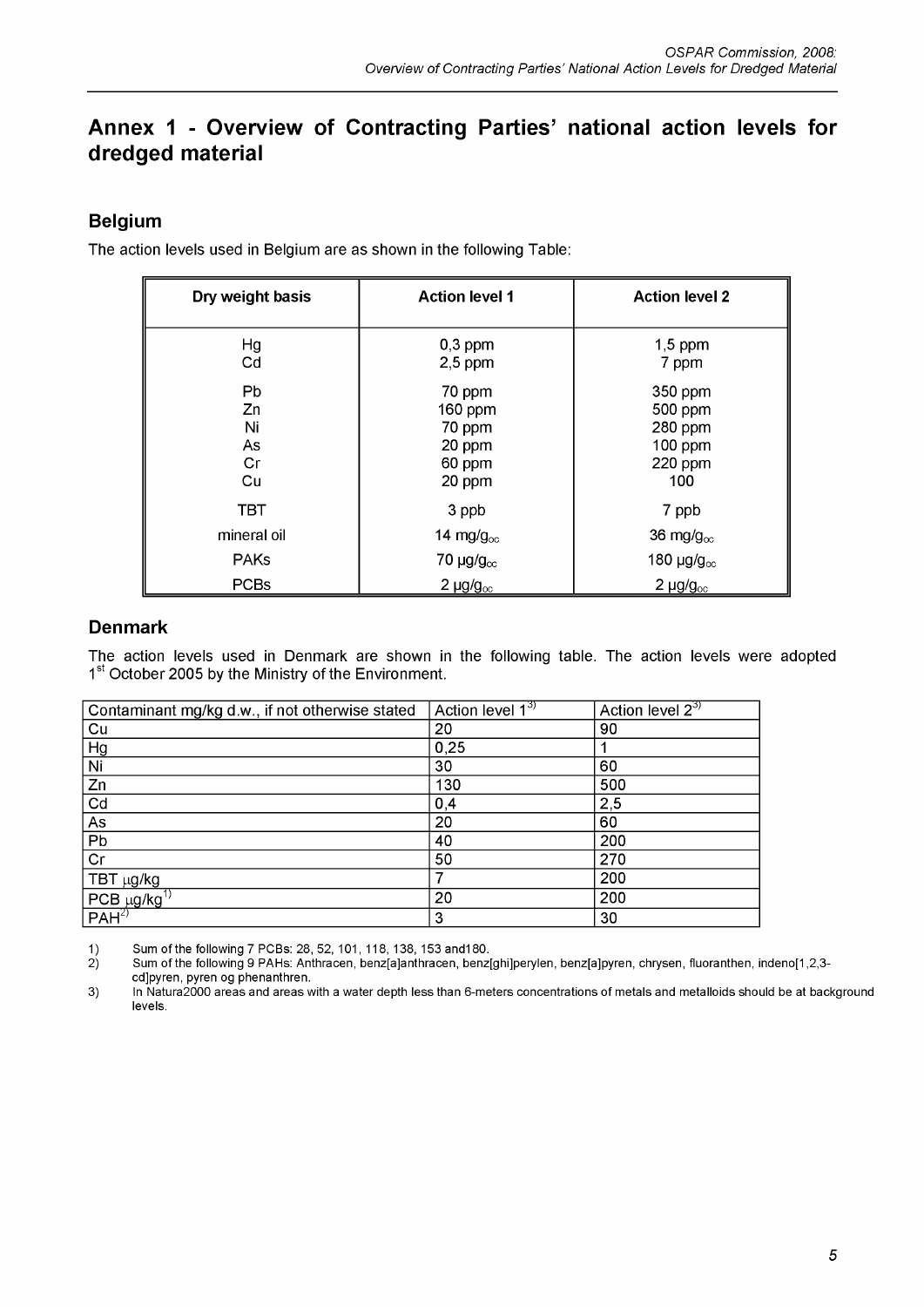# <span id="page-5-0"></span>**Finland**

In Finland action levels became official in May 2004. They are guidance values, not binding norms and are as show in the following table:

| Contaminant           | <b>Action level 1</b> | <b>Action level 2</b> |
|-----------------------|-----------------------|-----------------------|
|                       | Mg/kg d.w.            | Mg/kg d.w.            |
| Hg                    | 0,1                   | 1                     |
| Cd                    | 0,5                   | 2,5                   |
| Cr                    | 65                    | 270                   |
| Cu                    | 50                    | 90                    |
| Pb                    | 40                    | 200                   |
| Ni                    | 45                    | 60                    |
| Zn                    | 170                   | 500                   |
| As                    | 15                    | 60                    |
| <b>PAHs</b>           |                       |                       |
| Naphtalene            | 0,01                  | 0,1                   |
| Anthracene            | 0,01                  | 0,1                   |
| Phenanthrene          | 0,05                  | 0,5                   |
| Fluoranthene          | 0,3                   | 3                     |
| Benzo(a)anthracene    | 0,03                  | 0,4                   |
| Chrysene              | 1,1                   | 11                    |
| Benzo(k)fluoranthene  | 0,2                   | $\overline{c}$        |
| Benzo(a)pyrene        | 0,3                   | 3                     |
| Benzo(ghi)perylene    | 0,8                   | 8                     |
| Indeno (123-cd)pyrene | 0,6                   | 6                     |
| <b>Mineral oil</b>    | 50                    | 1500                  |
| DDT + DDE + DDD       | 0,01                  | 0,03                  |
|                       | µg/kg d.w.            | µg/kg d.w.            |
| PCB (IUPAC-numbers)   |                       |                       |
| 28                    |                       | 30                    |
| 52                    |                       | 30                    |
| 101                   |                       | 30                    |
| 118                   | 4                     | 30                    |
| 138                   | 4                     | 30                    |
| 153                   | 4                     | 30                    |
| 180                   | 4                     | 30                    |
| Tributyltin (TBT)     | $\overline{3}$        | 200                   |
|                       | Ng WHO-TEQ/kg         | Ng WHO-TEQ/kg         |
| Dioxins and furans    |                       |                       |
| (PCDD and PCDF)       | 20                    | 500                   |

All measured contaminant content are normalized to a "standard soil"-composition (10 % organic material and 25% clay). The values in the table refer to the normalized values.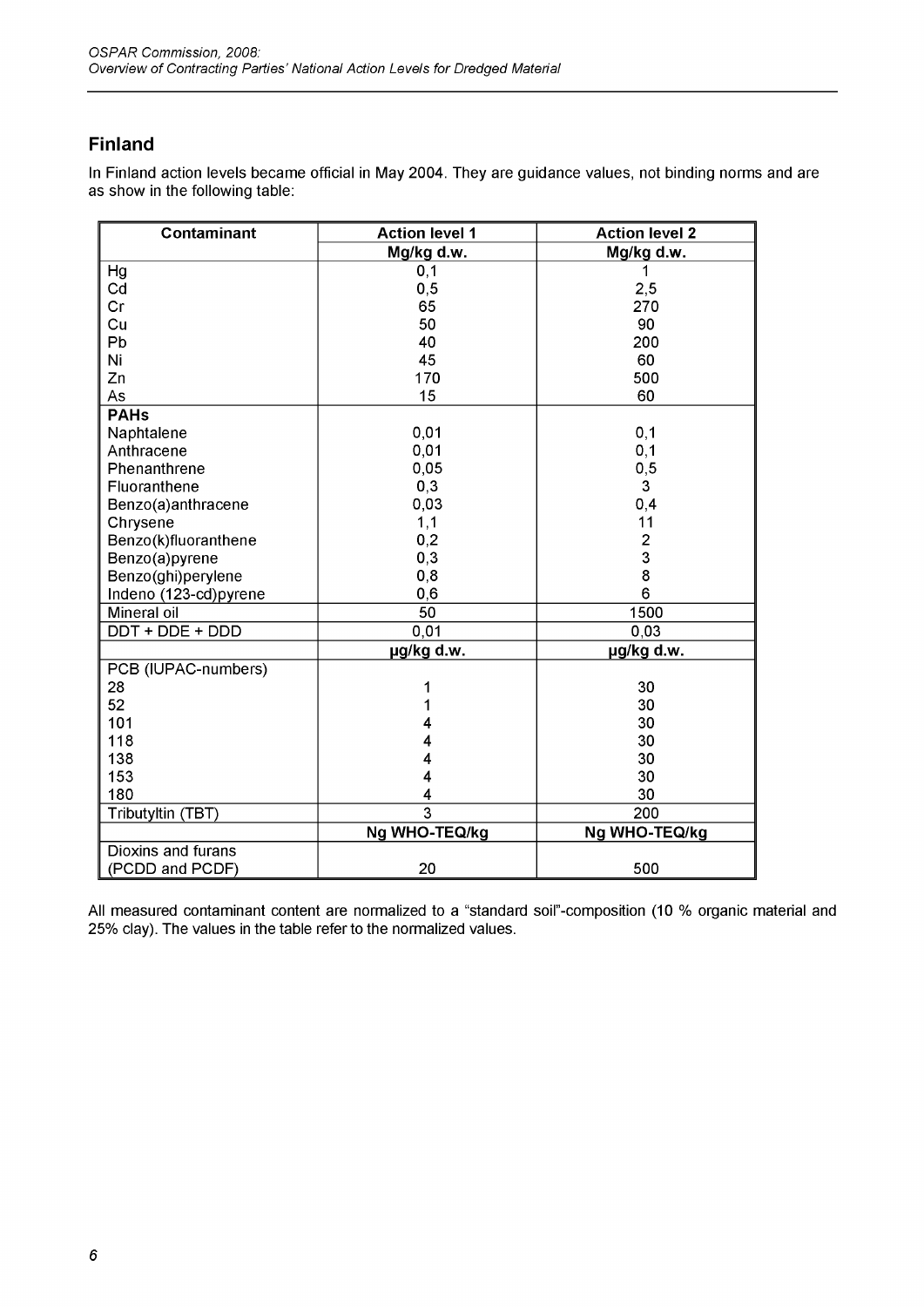# <span id="page-6-0"></span>**France**

In France the action levels are as shown in the following tables:

| ∥ (mg/kg d.w) | <b>Action level 1</b> | <b>Action level 2</b> |
|---------------|-----------------------|-----------------------|
| Hg            | 0,4                   | 0,8                   |
| Cd            | 1,2                   | 2,4                   |
| As<br>Pb      | 25                    | 50                    |
|               | 100                   | 200                   |
| Cr            | 90                    | 180                   |
| Cu            | 45                    | 90                    |
| Zn            | 276                   | 552                   |
| Ni            | 37                    | 74                    |

| <b>PCB</b><br>(mg/kg d.w) | <b>Action level 1</b> | <b>Action level 2</b> |
|---------------------------|-----------------------|-----------------------|
| <b>CB28</b>               | 0,025                 | 0,05                  |
| 52                        | 0,025                 | 0,05                  |
| 101                       | 0,050                 | 0,05                  |
| 118                       | 0,025                 | 0.10                  |
| 180                       | 0,025                 | 0,05                  |
| 138                       | 0,05                  | 0,10                  |
| 153                       | 0,05                  | 0,10                  |
| <b>Total PCBs</b>         | 0,5                   | 1,0                   |

# <span id="page-6-1"></span>**Germany**

In Germany action levels 1 and 2 for trace metals and organic contaminants in dredged material in the coastal area of the North Sea (related to the sediment fraction < 20 gm, dry weight) are as shown in the following table: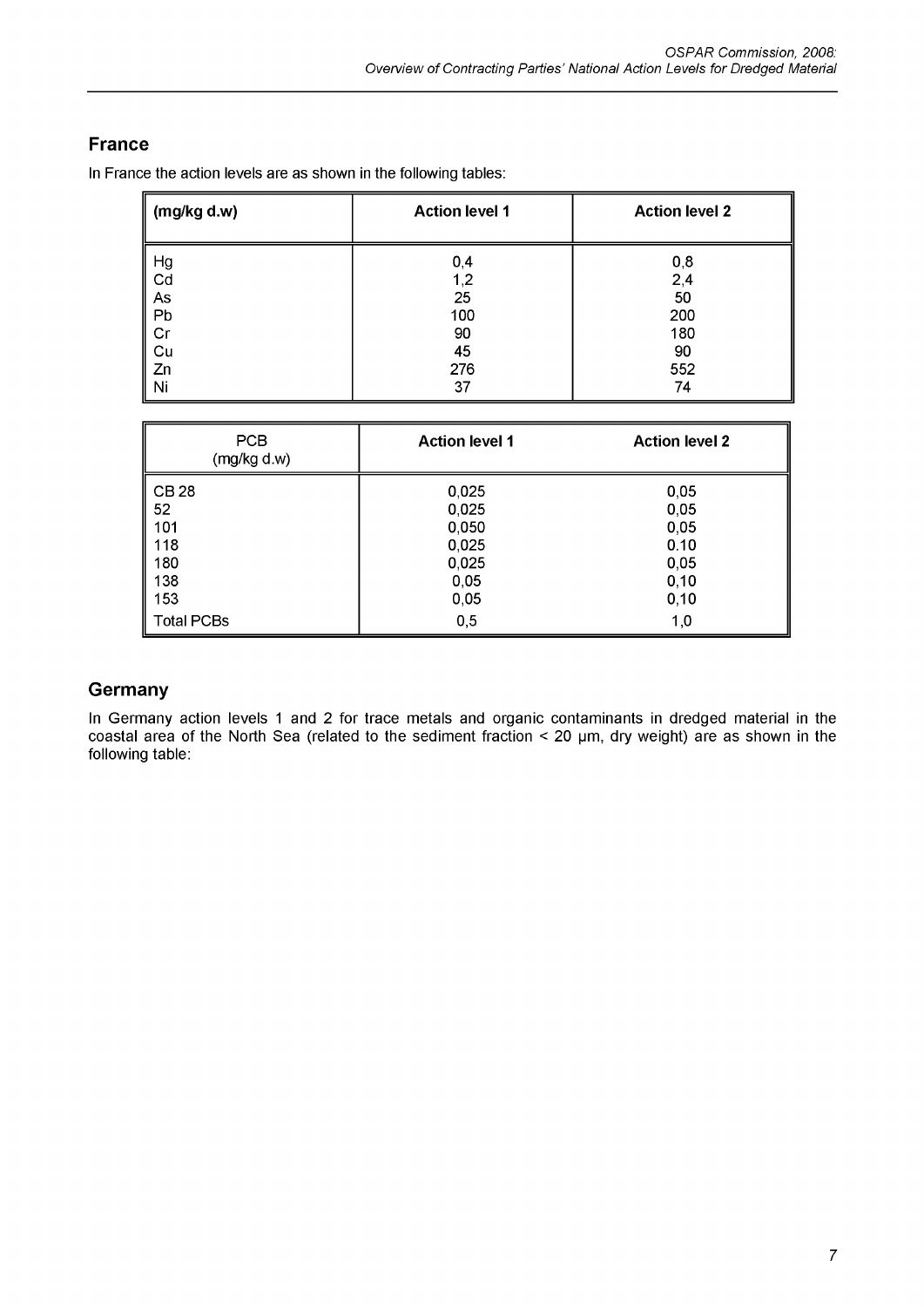|                                                                                                                                                                      |                                                                                                                                              | <b>Action level 1</b>                                                                                     | <b>Action level 2</b>                                              |
|----------------------------------------------------------------------------------------------------------------------------------------------------------------------|----------------------------------------------------------------------------------------------------------------------------------------------|-----------------------------------------------------------------------------------------------------------|--------------------------------------------------------------------|
| Arsenic<br>Cadmium<br>Chromium<br>Copper<br>Mercury<br><b>Nickel</b><br>Lead<br>Zinc                                                                                 | mg / kg<br>mg / kg<br>mg / kg<br>mg / kg<br>mg / kg<br>mg / kg<br>mg / kg<br>mg / kg                                                         | 30<br>2,5<br>150<br>40<br>1,0<br>50<br>100<br>350                                                         | 150<br>12,5<br>750<br>200<br>$5\phantom{.0}$<br>250<br>500<br>1750 |
| <b>CB 28</b><br><b>CB 52</b><br><b>CB 101</b><br><b>CB 118</b><br><b>CB 138</b><br><b>CB 153</b><br><b>CB 180</b><br>Sum of 7 CBs<br>$\alpha$ - Hexachlorcyclohexane | $\mu$ g / kg<br>$\mu$ g / kg<br>$\mu$ g / kg<br>$\mu$ g / kg<br>$\mu$ g / kg<br>$\mu$ g / kg<br>$\mu$ g / kg<br>$\mu$ g / kg<br>$\mu$ g / kg | $\overline{2}$<br>$\mathbf 1$<br>$\frac{2}{3}$<br>$\begin{array}{c} 4 \\ 5 \\ 2 \end{array}$<br>20<br>0,4 | 6<br>3<br>6<br>10<br>12<br>15<br>6<br>60<br>$\mathbf 1$            |
| $\gamma$ - Hexachlorcyclohexane<br>Hexachlorbenzene<br>Pentachlorbenzene<br>p,p'-DDT<br>p,p'-DDE<br>p,p'-DDD                                                         | $\mu$ g / kg<br>$\mu$ g / kg<br>$\mu$ g / kg<br>$\mu$ g / kg<br>$\mu$ g / kg<br>$\mu$ g / kg                                                 | 0,2<br>$\begin{array}{c} 2 \\ 1 \end{array}$<br>$\mathbf{1}$<br>1<br>3                                    | 0,6<br>6<br>3<br>3<br>3<br>10                                      |
| $PAH1$ (Sum of 6 PAHs)<br>hydrocarbons                                                                                                                               | mg/kg<br>mg/kg                                                                                                                               | 1<br>300                                                                                                  | 3<br>1000                                                          |

Action levels for tributyltin (TBT) in dredged material (in µg TBT/kg total sediment) from 2001 onwards are in Germany as in the following table:

| <b>Action level 1</b> | <b>Action level 2</b> | Valid from year |
|-----------------------|-----------------------|-----------------|
| 20                    | 600                   | 2001            |
| 20                    | 300                   | 2005            |
| חל                    | 60                    | 2010            |

 $\,1\,$ 

**total of 6 PAH compounds: fluoranthene, benzo(b)fluoranthene, benzo(k)fluoranthene, benzo(a)pyrene, benzo(ghi)perylene, indeno( 1,2,3 -cd)pyrene**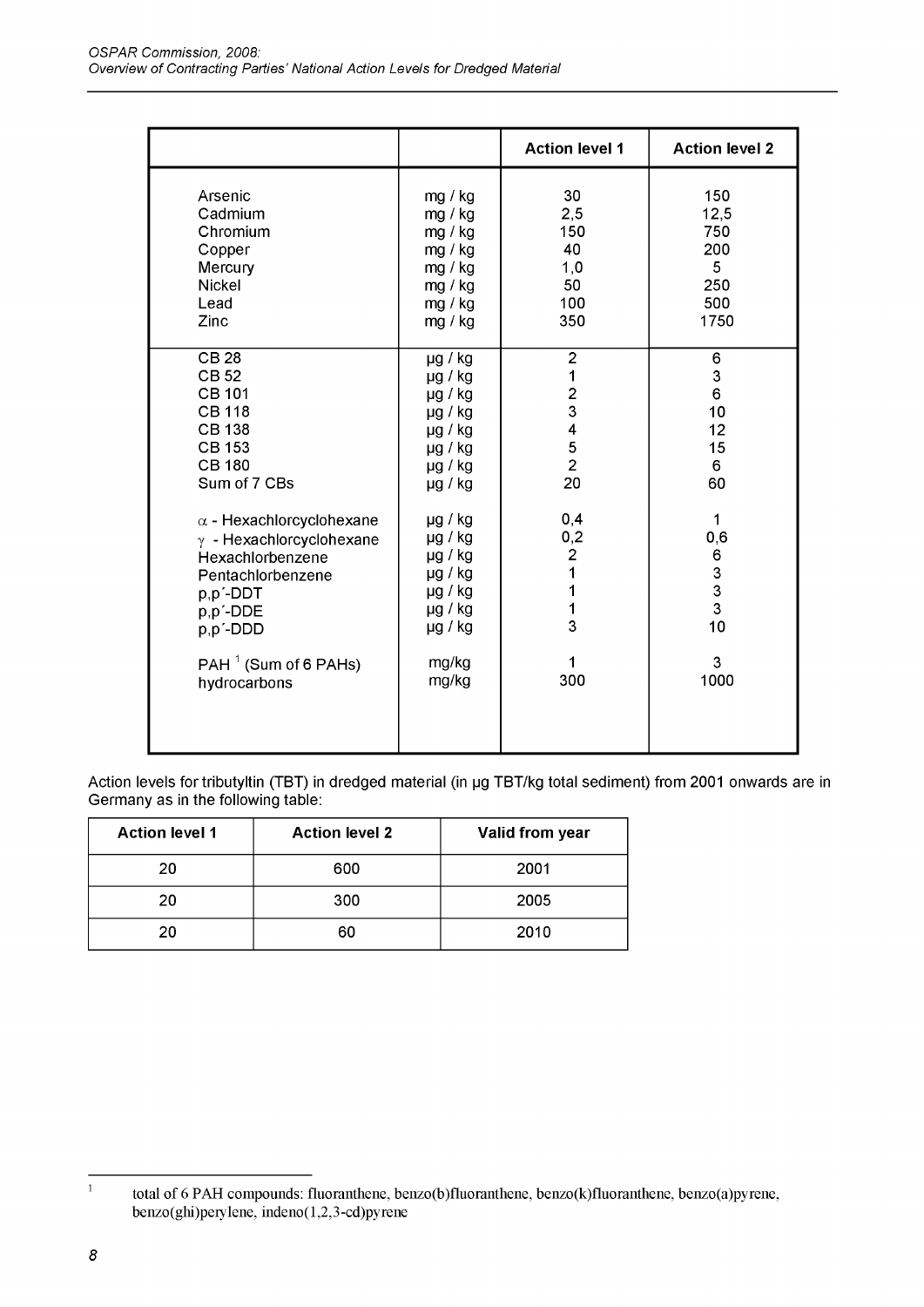# <span id="page-8-0"></span>**Ireland**

Action levels for disposal of dredged material in Irish waters were accepted in 2006 and shown in the following table:

| Metric                                                     | Units<br>(dry wtª)       | Lower level    | Upper level <sup>b</sup> |
|------------------------------------------------------------|--------------------------|----------------|--------------------------|
| Arsenic                                                    | $mg kg^{-1}$             | $9^\circ$      | $70*$                    |
| Cadmium                                                    | mg $kg^{-1}$             | 0,7            | 4,2                      |
| Chromium                                                   | mg $kg^{-1}$             | 120            | 370                      |
| Copper                                                     | mg $kg^{-1}$             | 40             | $110^d$                  |
| Lead                                                       | mg kg $^{-1}$            | 60             | 218                      |
| Mercury                                                    | mg $kg^{-1}$             | 0,2            | 0,7                      |
| Nickel                                                     | mg $kg^{-1}$             | 21             | 60                       |
| Zinc                                                       | mg kg $^{-1}$            | 160            | 410                      |
| $\Sigma$ TBT & DBT                                         | $mg$ kg <sup>-1</sup>    | 0,1            | 0,5                      |
| HCH<br>$\gamma$<br>(Lindane)                               | $\mu$ g kg <sup>-1</sup> | 0,3            | 1                        |
| <b>HCB</b>                                                 | $\mu$ g kg <sup>-1</sup> | 0,3            | 1                        |
| <b>PCB</b><br>(individual<br>οf<br>congeners<br>ICES $7$ ) | $\mu g$ $\text{kg}^{-1}$ | 1              | 180                      |
| <b>PCB</b><br>$(\Sigma$ ICES 7)                            | $\mu$ g kg $^{-1}$       | $\overline{7}$ | 1260                     |
| PAH $(\Sigma$ 16)                                          | $\mu$ g kg <sup>-1</sup> | 4000           |                          |
| Total<br>extractable<br>hydrocarbons                       | $g$ kg <sup>-1</sup>     | 1,0            |                          |

a total sediment <2mm

**b** ERM (rounded up)

 $\textdegree$  ERL (rounded up) - No background Irish data available

<sup>d</sup> PEL as ERM considered high

# <span id="page-8-1"></span>**The Netherlands**

Since 2006, the following action levels are being used in the Netherlands. It should be remarked that after evaluation of the bioassay tests which were performed before, it was decided that they are not useful and are no longer considered as an accurate action level.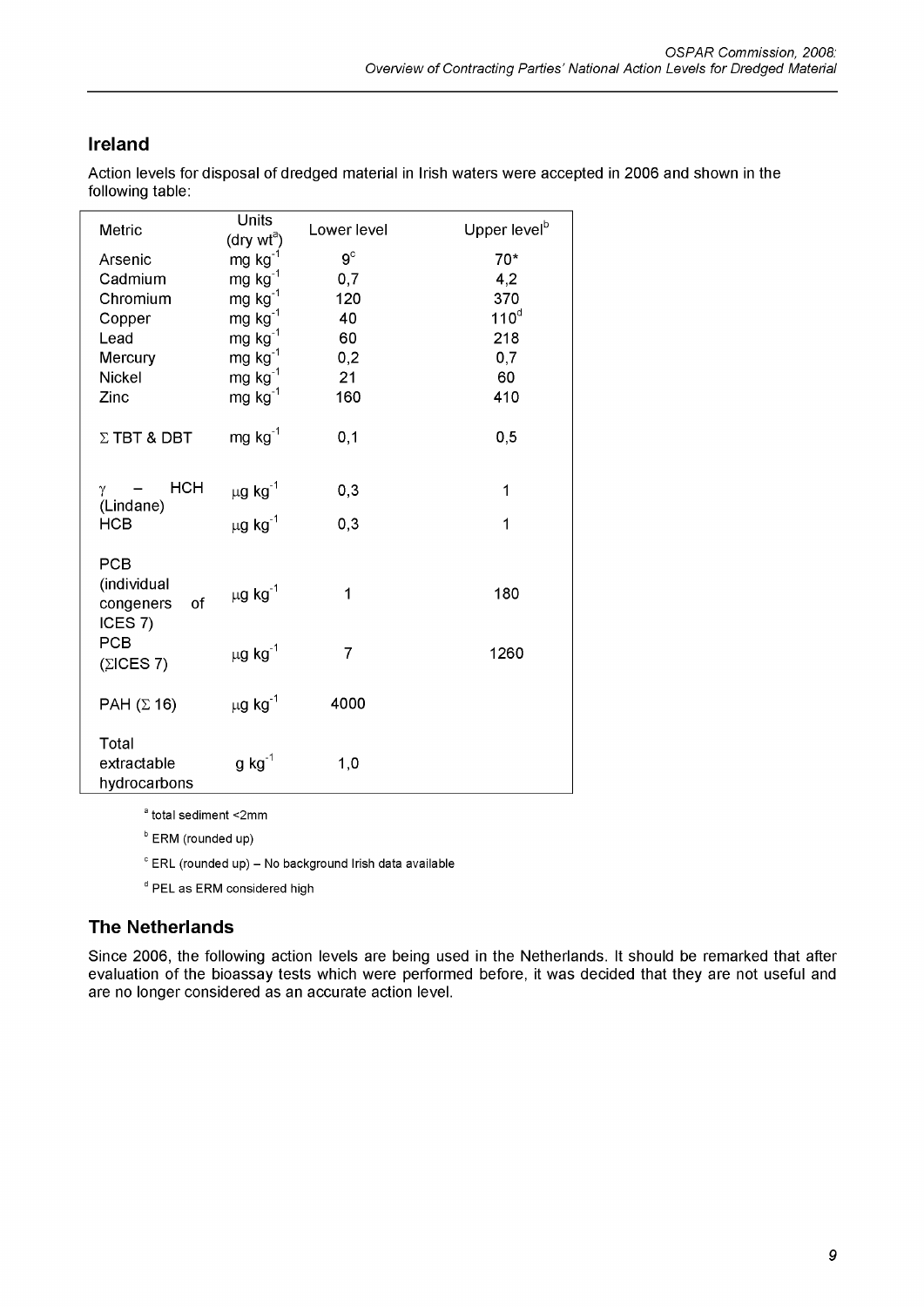| Substance                        | Group              | Units         | MTR-action level | $ZBT$ -action level <sup>1</sup> |
|----------------------------------|--------------------|---------------|------------------|----------------------------------|
|                                  |                    |               |                  |                                  |
| Tributyltin (TBT) <sup>3,5</sup> | Organometal        | µg Sn/kg d.s. | 0.000007         | 250                              |
| Copper $(Cu)^2$                  | Metal              | mg/kg d.s.    | 36               | 60                               |
| Arsenic $(As)^2$                 | Metal              | mg/kg d.s.    | 29               | 29                               |
| Cadmium $(Cd)^3$                 | Metal              | mg/kg d.s.    | 0.8              | 4                                |
| Mercury $(Hg)^3$                 | Metal              | mg/kg d.s.    | 0.3              | 1,2                              |
| Chromium $(Cr)^2$                | Metal              | mg/kg d.s.    | 100              | 120                              |
| Zinc $(Zn)^2$                    | Metal              | mg/kg d.s.    | 140              | 365                              |
| Nickel $(Ni)^3$                  | Metal              | mg/kg d.s.    | 35               | 45                               |
| Lead $(Pb)^3$                    | Metal              | mg/kg d.s.    | 85               | 110                              |
| Sum $10$ -PAH's $3$              | Omive <sup>4</sup> | mg/kg d.s.    |                  | 8                                |
| Hexachlorobenzene <sup>3</sup>   | Omive              | µg/kg d.s.    | 0.05             | 20                               |
| Sum                              | Omive              | µg/kg d.s.    | 0.05             | 20                               |
| DDT/DDD/DDE <sup>3</sup>         | Oil                | mg/kg d.s.    | 0.01             | 0.02                             |
| Mineral oil $C$ 10-40 $2$        | Omive              | µg/kg d.s.    | 50               | 1250                             |
| Sum $7$ -PCB's <sup>3</sup>      |                    |               |                  | 0.1                              |

- 1. Without standard soil correction
- 2. 50% ZBT-judging rule; for no more than two non priority substances and excession ofthe action level is allowed with no more than 50 % per substance.
- 3. ZBT: these priority substances are tributyltin, cadmium, mercury, nickel, lead, sum 10-PAH's, sum 7- PCB's, sum DDT/DDD/DDE and hexachlorobenzene. The action level is valid as a hard upper level.
- 4. Omive: organic micro pollution.
- <span id="page-9-0"></span>5. For all Wvz permits an upper limit of 115 pg Sn/kg d.s. is valid.

# **Norway**

The Norwegian action levels are based on analysis of whole sediment samples in the 0-2 cm upper fraction. This is often the most polluted fraction in Norwegian sediments.

From Norwegian information from '96 it seems that Norway does not work with the same system of action levels. The sediment is put into three categories (good/fair; poor/bad; very bad) without making being explicit how this assessment is used in the permit procedures.

| <b>Parameter</b>        | Category 1      | Category 2       | Category 3 |
|-------------------------|-----------------|------------------|------------|
|                         | good/fair       | poor/bad         | very bad   |
|                         | (class I&II)    | (class III&IV)   | (class V)  |
| Metals (ppm dry weight) |                 |                  |            |
| Arsenic                 | $< 20 - 80$     | $80 - 1.000$     | > 1.000    |
| Lead                    | $< 30 - 120$    | 120 - 1.500      | > 1.500    |
| Fluoride                | $< 800 - 3.000$ | $3.000 - 20.000$ | > 20.000   |
| Cadmium                 | $< 0.25 - 1$    | 1 - 10           | >10        |
| Copper                  | $< 35 - 150$    | 150 - 1.500      | > 1.500    |
| Mercury                 | $< 0.15 - 0.6$  | $0.6 - 5$        | > 5        |
| Chromium                | $< 70 - 300$    | $300 - 5.000$    | > 5.000    |
| Nickel                  | $< 30 - 130$    | 130 - 1.500      | > 1.500    |
| <b>Zinc</b>             | $< 150 - 700$   | 700 - 10.000     | >10.000    |
| Silver                  | $<$ 0.3 - 1.3   | $1.3 - 10$       | >10        |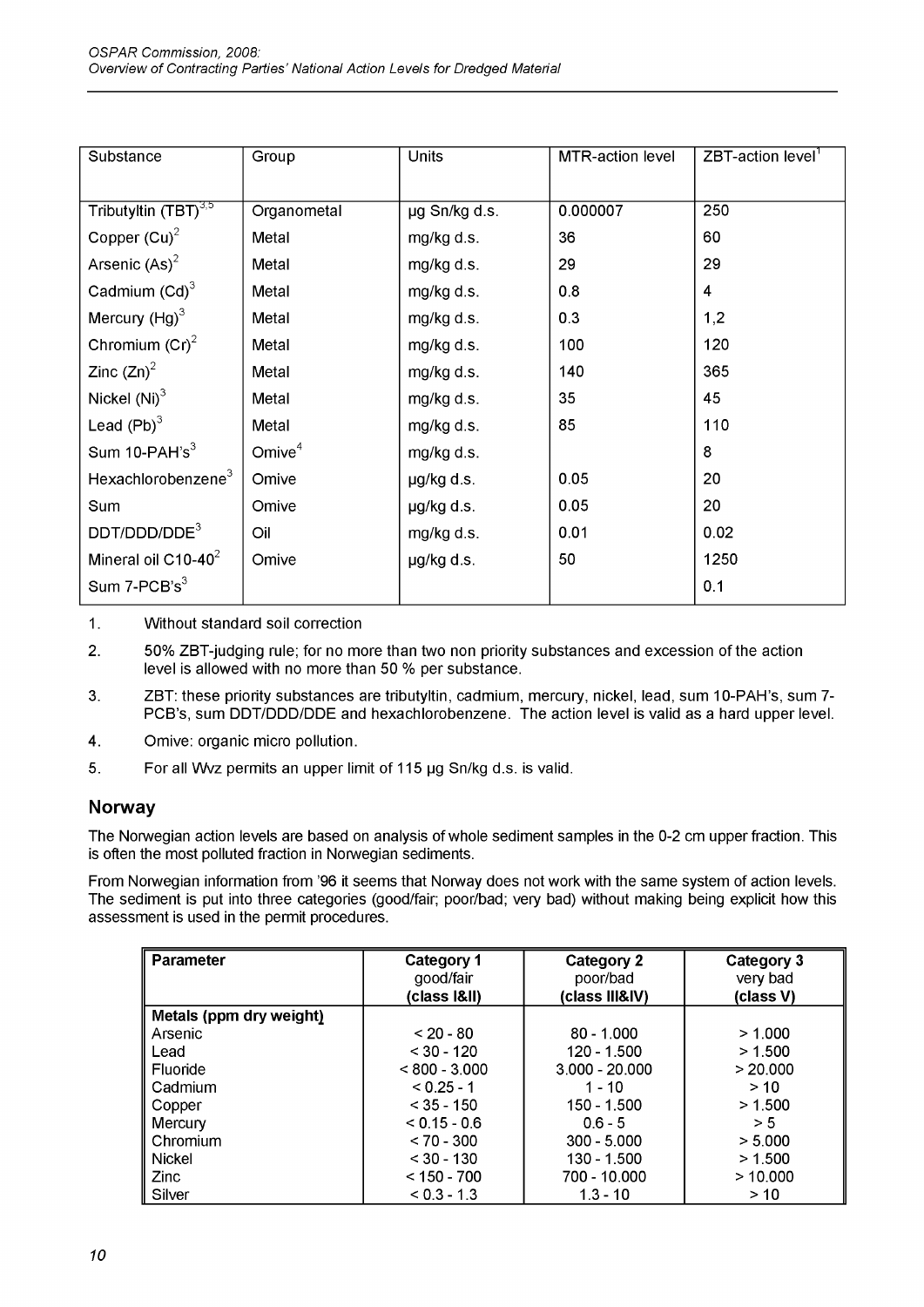| ∥ Organic component                           |                 |                  |          |
|-----------------------------------------------|-----------------|------------------|----------|
| (ppb dry weight)                              |                 |                  |          |
| $\sf I$ Sum PAH $^{\scriptscriptstyle\angle}$ | $< 300 - 2.000$ | $2.000 - 20.000$ | > 20.000 |
| B(a)P <sup>3</sup>                            | $< 10 - 50$     | $50 - 500$       | > 500    |
| $\P$ Sum PCB $^4$ .                           | $< 5 - 25$      | $25 - 300$       | > 300    |
| HCB <sup>5</sup>                              | $< 0.5 - 2.5$   | $2.5 - 50$       | > 50     |
| $\sf{I}$ EPOCI $^6$                           | $< 100 - 500$   | 500 - 15.000     | > 15.000 |
| 2, 3, 7, 8-TCDD eqv.                          | $< 0.03 - 0.12$ | $0.12 - 1.5$     | > 1.5    |

# <span id="page-10-0"></span>**Spain**

12. In Spain the concentrations are referred to fine fractions (< 63pm). Action levels are as follows:

| ppm d.w.                                               | <b>Action level 1</b> | <b>Action level 2</b> |  |
|--------------------------------------------------------|-----------------------|-----------------------|--|
| Hg                                                     | 0,6                   | 3,0                   |  |
| Cd                                                     | 1,0                   | 5,0                   |  |
| Pb                                                     | 120                   | 600                   |  |
| Cu                                                     | 100                   | 400                   |  |
| Zn                                                     | 500                   | 3000                  |  |
| Cr                                                     | 200                   | 1000                  |  |
| As                                                     | 80                    | 200                   |  |
| Ni                                                     | 100                   | 400                   |  |
| S 7 PCBs                                               | 0,03                  | 0,1                   |  |
| Sum of congeners n° 28, 52, 101, 118, 138, 153 and 180 |                       |                       |  |

# <span id="page-10-1"></span>**Sweden**

In Sweden, action levels are based on the following background concentrations without providing information on the possible link between these concentrations and action levels:

|                             | Background value (mg/kg dry weight) |
|-----------------------------|-------------------------------------|
| As                          | 10                                  |
| Pb                          | 10                                  |
| Fe                          | 40.000                              |
| $\ensuremath{\mathrm{C}} d$ | 0,3                                 |
| Co<br>Cu                    | 15                                  |
|                             | 20                                  |
| Cr                          | 20                                  |
|                             | 0,1                                 |
| Hg<br>Ni                    | 15                                  |
| Sn                          |                                     |
| V                           | 20                                  |
| Zn                          | 125                                 |

 $\sqrt{2}$ **Poly cyclic aromatic hydrocarbons (EPA 16)**

- $\overline{4}$ **Polychlorinated biphenyls**
- $\sqrt{5}$ **Hexachlorobenzene**
- $\sqrt{6}$ **Extractable persistent organic chlor**

 $\overline{\mathbf{3}}$ **Benzo(a)pyrene**

 $\boldsymbol{\tau}$ **Total toxicity potential for polychlorinated dibenzofurans/dioxins, given as equivalents of the most toxic of these components (2, 3, 7, 8-tetrachlordibenzo-p-dioxin).**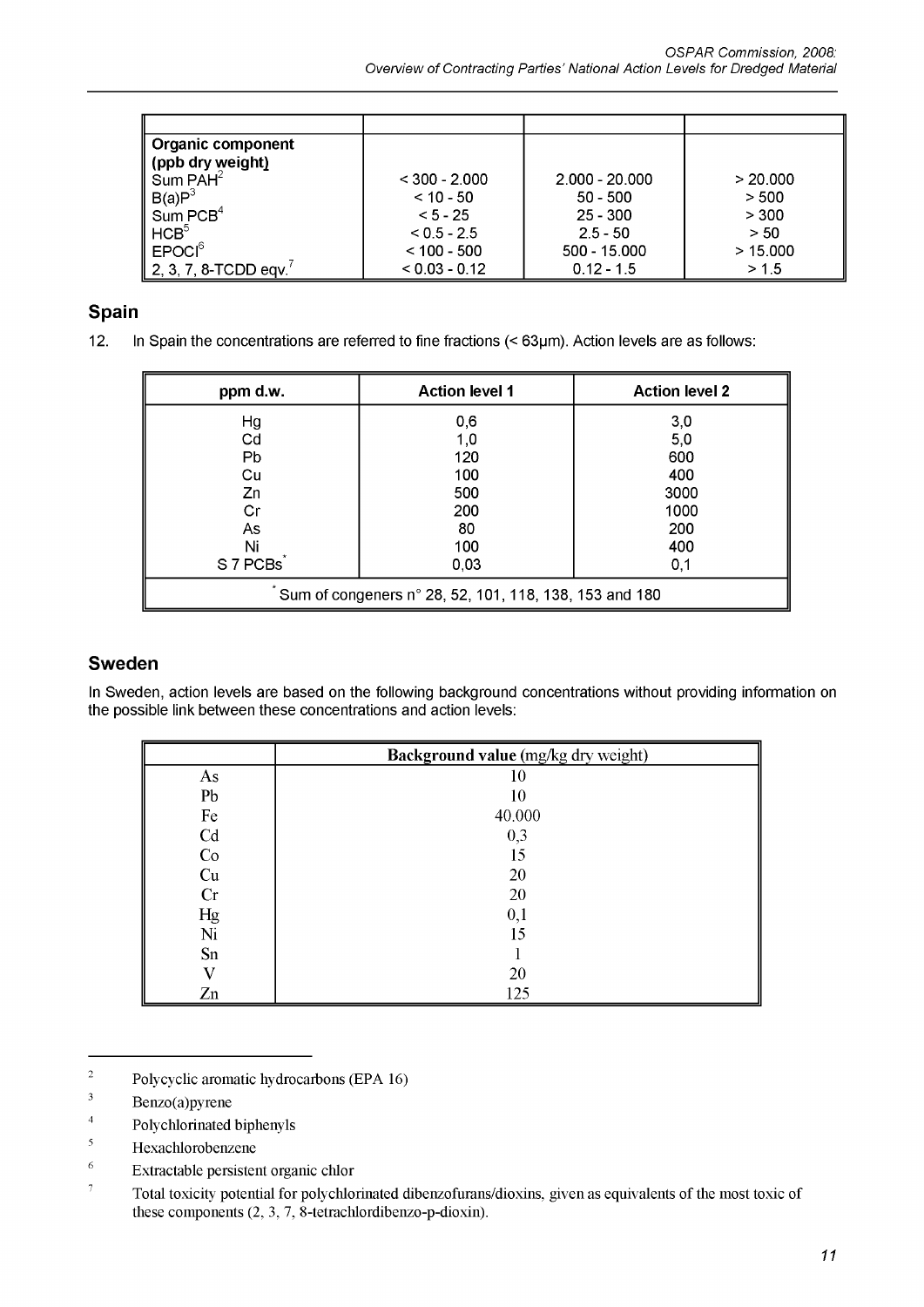# <span id="page-11-0"></span>**United Kingdom**

The following table includes an overview of existing and revised action levels for all recorded determinants. The existing action levels were used as guideline action levels. It should be noted that the revised action levels have not been formally adopted yet.

| Contaminant,            | <b>Existing</b>       | <b>Existing</b>       | <b>Revised</b>         | <b>Revised</b>        |
|-------------------------|-----------------------|-----------------------|------------------------|-----------------------|
|                         | <b>Action level 1</b> | <b>Action level 2</b> | <b>Action level1</b>   | <b>Action level 2</b> |
|                         | $mg, kg^{-1}$ (ppm)   | $mg, kg^{-1}$ (ppm)   | $mg$ , $kg^{-1}$ (ppm) | $mg, kg^{-1}$ (ppm)   |
|                         |                       |                       | <b>DRY WEIGHT</b>      | <b>DRY WEIGHT</b>     |
| Arsenic (As)            | 20                    | $50 - 100$            | 20                     | 70                    |
| Cadmium (Cd)            |                       | $\overline{2}$        | 0,4                    | $\overline{4}$        |
| Chromium (Cr)           | 0,4<br>40             | 400                   | 50                     | $\overline{370}$      |
|                         | $\overline{40}$       | 400                   | $\overline{30}$        | 300                   |
| Copper (Cu)             | $\overline{0,3}$      | $\overline{3}$        |                        | $\overline{1,5}$      |
| Mercury (Hg)            |                       |                       | 0,25                   |                       |
| Nickel (Ni)             | $\overline{20}$       | $\overline{200}$      | $\overline{30}$        | 150                   |
| Lead (Pb)               | 50                    | 500                   | $\overline{50}$        | 400                   |
| Zinc(Zn)                | 130                   | 800                   | 130                    | 600                   |
| Tributyltin             | 0,1                   | 1,0                   | 0,1                    | 0,5                   |
| (TBT, DBT, MBT)         |                       |                       |                        |                       |
| Polychlorinated         | 0,02                  | 0,2                   | 0,02                   | 0, 18                 |
| <b>Biphenyls (PCBs)</b> |                       |                       |                        |                       |
| <b>Polyaromatic</b>     |                       |                       |                        |                       |
| <b>Hydrocarbons</b>     |                       |                       |                        |                       |
| Acenaphthene            |                       |                       | 0,1                    |                       |
| Acenaphthylene          |                       |                       | 0,1                    |                       |
| Anthracene              |                       |                       | 0,1                    |                       |
| Fluorene                |                       |                       | $\overline{0,1}$       |                       |
| Naphthalene             |                       |                       | $\overline{0,1}$       |                       |
| Phenanthrene            |                       |                       | $\overline{0,1}$       |                       |
| Benzo[a]anthracene      |                       |                       | $\overline{0,1}$       |                       |
| Benzo[b]fluoranthene    |                       |                       | 0,1                    |                       |
| Benzo[k]fluoranthene    |                       |                       | 0,1                    |                       |
| Benzo[g]perylene        |                       |                       | $\overline{0,1}$       |                       |
| Benzo[a]pyrene          |                       |                       | 0,1                    |                       |
| Benzo[g,h,i]perylene    |                       |                       | $\overline{0,1}$       |                       |
| Dibenzo[a,h]anthracene  |                       |                       | 0,01                   |                       |
| Chrysene                |                       |                       | 0,1                    |                       |
| Fluoranthene            |                       |                       | $\overline{0,1}$       |                       |
| Pyrene                  |                       |                       | $\overline{0,1}$       |                       |
| Indeno(1,2,3cd)pyrene   |                       |                       | 0,1                    |                       |
| Total hydrocarbons      | 100                   |                       | 100                    |                       |
| Booster Biocide and     |                       |                       |                        |                       |
| <b>Brominated Flame</b> |                       |                       |                        |                       |
| Retardants *            |                       |                       |                        |                       |

\* Provisional Action levels for these compounds are subject to further investigation.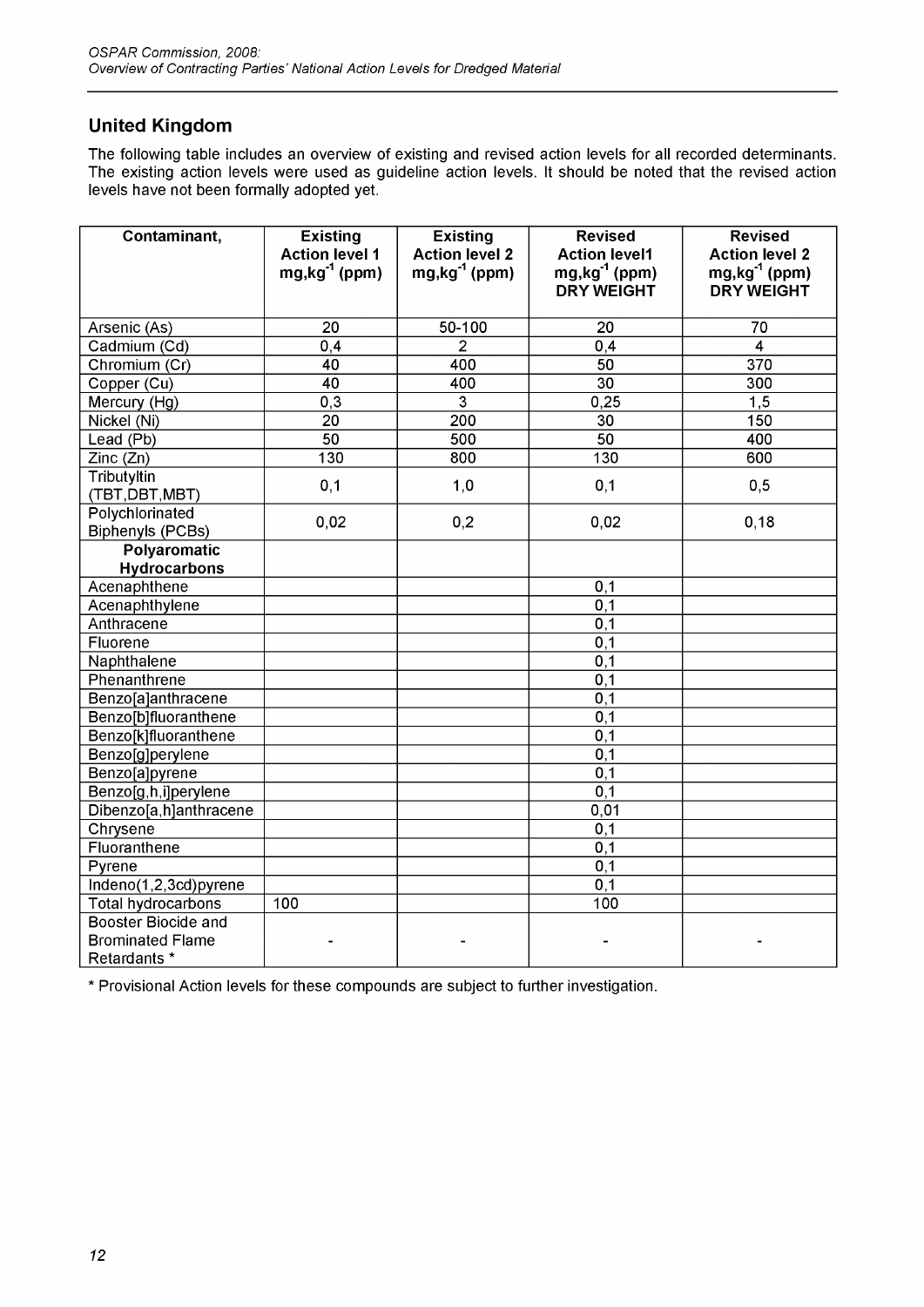# <span id="page-12-0"></span>**Annex 2 - Approaches for Deriving National Action Levels**

# <span id="page-12-1"></span>**Belgium**

The assessment of the ecotoxicological acceptability of the dumping of dredged material into the North Sea has to be based upon quantitative action levels which must comply with the following stipulations. They have to be:

- a. manageable in practice;
- b. scientifically founded;
- c. realistic in practice

The scenario is based on:

- a. an action level 1 (AL1 = target value) which enables, if it is fulfilled, the dumping of dredged material into the North Sea. This criterion depends on a "safe concentration" and on the partition coefficients of the contaminants;
- b. a limit value (AL2) which prohibits, if being exceeded, the dumping of dredged material into the North Sea. This criterion is based on a number of parameters of which the specification is part of this study;
- c. the presence of a "grey zone" between these two values of which the decision concerning the ecotoxicological acceptability can be based on e.g. bio-assays or limiting conditions.

In order to fulfill this approach a study was carried out. Its methodology is given below and more detailed information can be found in EIHA 03/2/Info.3:

- a. A first important phase concerned the investigation of different methodologies which were applied in the scientific world for obtaining action levels. Furthermore these methodologies have been evaluated with regard to their utility for the siting of dredged material dumping in the North Sea. Based on the analysis of these different methodologies, the equilibrium partitioning method (EV) has been selected. In addition, further study has been carried out concerning the different parameters which are of importance in establishing action levels, namely the ecotoxicological characteristics as well as the partition of pollutants between the different phases in sediment.
- b. Firstly a detailed description has been drafted of the mechanisms relevant to the partitioning of pollutants between the different phases in sediments, because this is of primarily importance to the bioavailability of pollutants in sediments. To that aim, distinction has been made between anorganic pollutants, including heavy metals and organic pollutants such as PAHs, PCBs, TBT compounds and mineral oil. Based on this analysis, partition coefficients for the different pollutants were eventually selected from literature as well as from analyses ofthe sediments concerned.
- c. In addition, the ecotoxicological basis necessary for the development of action levels has been studied. Primarily, the ecotoxicity data relevant for the drafting of the so-called "exotoxicological value" or "safe concentration" were studied. Literature shows that to this aim it is possible to use water-only ecotoxicity data. Therefore, such ecotoxicity data were collected from literature for the different pollutants. In addition, a detailed summary has been given ofthe different methods used to obtain such an "ecotoxicological value", also called "water quality criterion". Based on existing ecotoxicity data, one of these methods has been applied to determine this value for each of the pollutants concerned.
- d. Subsequently, in order to avoid discrepancies between the safe ecotoxicity values and the background values, the natural background concentrations of the concerned pollutants both in seawater and in sediments were studied. Where necessary, adaptations ofthe derived action levels to these background concentrations are carried out.
- e. Finally, in view of the protection of higher organisms such as sea birds and man, an evaluation of the ecotoxicological value has been carried out as function of bioaccumulation and biomagnification. If necessary, based on that evaluation, a second adaptation ofthe derived action levels is carried out.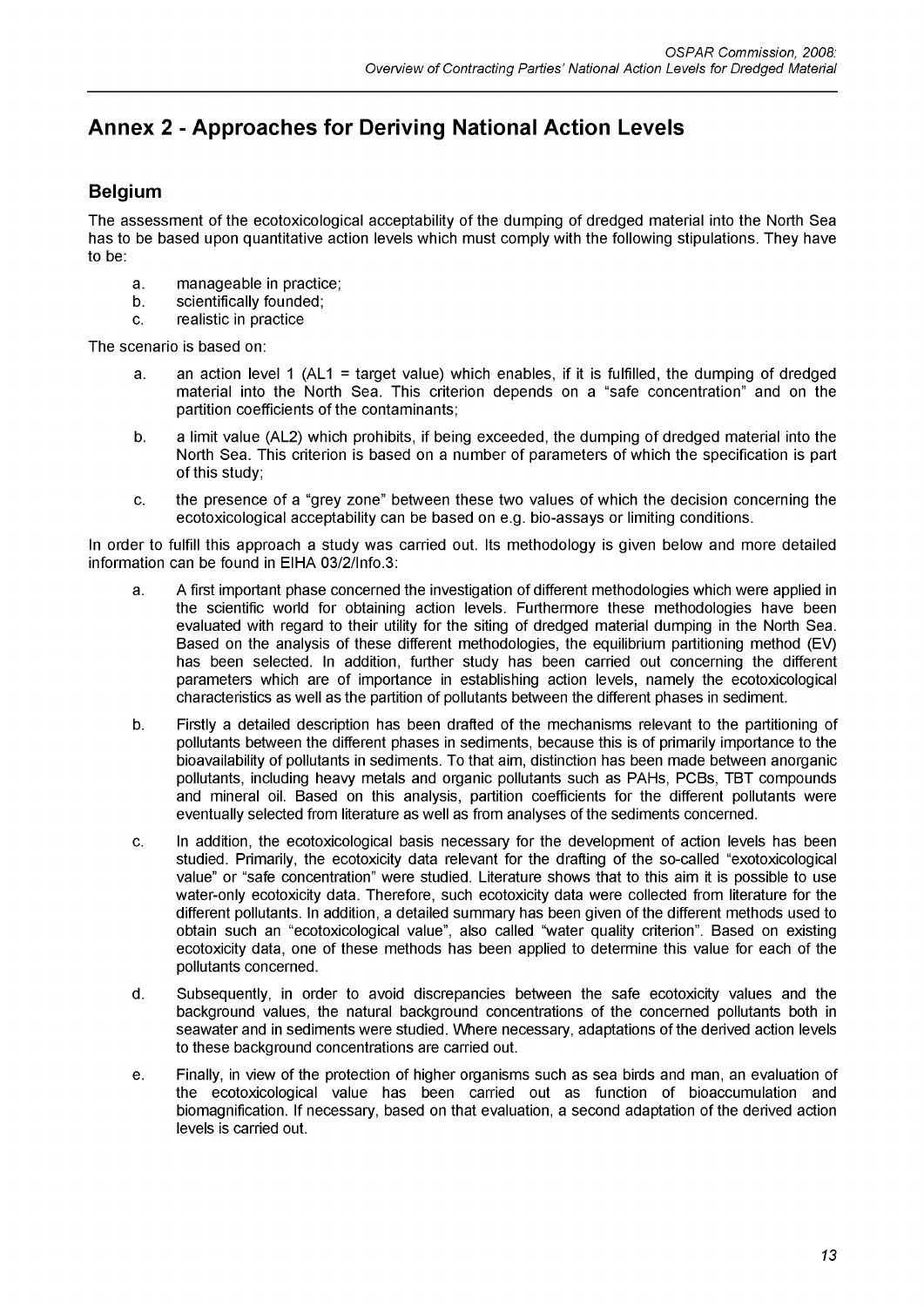# <span id="page-13-0"></span>**Denmark**

The Danish action values have been based on data from the Netherlands and Finland. Some adjustments to Danish circumstances have been made. The lower action levels correspond to background levels or levels of expected no-effect. The upper action levels are based on international recognised levels, which means that ecotoxicological data are taken into account.

#### <span id="page-13-1"></span>**Finland**

The national criteria were initially based on data from the Netherlands but some justifications have also been made. For metals level 1 is set by multiplying the natural background level by 1.5, except for Hg by 2.5. the level 2 has, in general, been set by using ecotoxicological data. Natural background levels have, however also been taken into account. For PAH's level 2 is set by using ecotoxicological data and level 1 is calculated by dividing level 2 by 10. Action levels for DDT and PCB have relied very much on data from the Netherlands. For DDT level 1 equals detection limit. For dioxins and furans the action level 1 represent concentrations of unloaded areas and level 2 is estimated on the basis of human health risk. For TBT action level 1 represents detection limit. Action level 2 is originally determined by multiplying so called natural background level from Archipelago Sea by 5.

#### <span id="page-13-2"></span>**France**

All existing data (between 1986 and 1990) from French harbours were collected: in total 445 data files. The data were collected with the double aim of:

- a. obtaining overall information on the distribution of heavy metals and PCBs in dredged material;
- b. defining action levels (a reference level and a limit level) for heavy metals and PCBs.

The data were plotted in Gaussion mathematical curves. For each heavy metal were calculated: the value resulting from the extrapolation till 95% of the rectilinear part of the distribution curve (X95) and the median (Md).

On the basis of the X95 and MD the following reference values for heavy metals were defined:

- a. the geological background value for metals, it was considered that the X95 value was representative for this background value;
- b. a level 1; it was adopted that the level 1 would equal 2 times the Md value
- c. a level 2; it was adopted that the level 2 would equal 4 times the Md value.

A different approach was held for PCBs since they have an exclusive anthropogenic origin. A geological background value therefore could not be defined because it does not exist. Level 2 for PCBs was then defined on the basis of the value for fish consumption for fishes living at the disposal site. By homology with the relation between level 1 and level 2 for heavy metals, level 1 was then defined as half the value of level 2.

#### <span id="page-13-3"></span>**Germany**

The national action levels 1 and 2 applied to dredged material from German federal waterways for trace metals and organic contaminants represent "management" values. They have been introduced in 1992 and 1997, respectively. The action levels are neither ecotoxicological quality criteria nor quality targets. These action levels are not applied to dredged material from waters under the responsibility of the federal states (Länder).

Basis for the definition of action levels:

- a. Quality criteria are derived from contaminant concentrations in North Sea wadden sediments. For trace metals, reference data are from 1982 - 1987, and for organic contaminants from 1989 - 1992.
- b. The reference values for trace metals equal the mean concentrations  $c_m$  multiplied by a factor of 1,5 in order to take into account accidental uncertainties due to sampling and chemical analysis. All concentrations of trace metals refer to the fraction <20 µm.
- c. The reference values for organic contaminants correspond to the 90 percentile value of concentrations that were measured in the whole sample, i.e. <2 mm, and normalised to the fraction  $<$  20  $\mu$ m.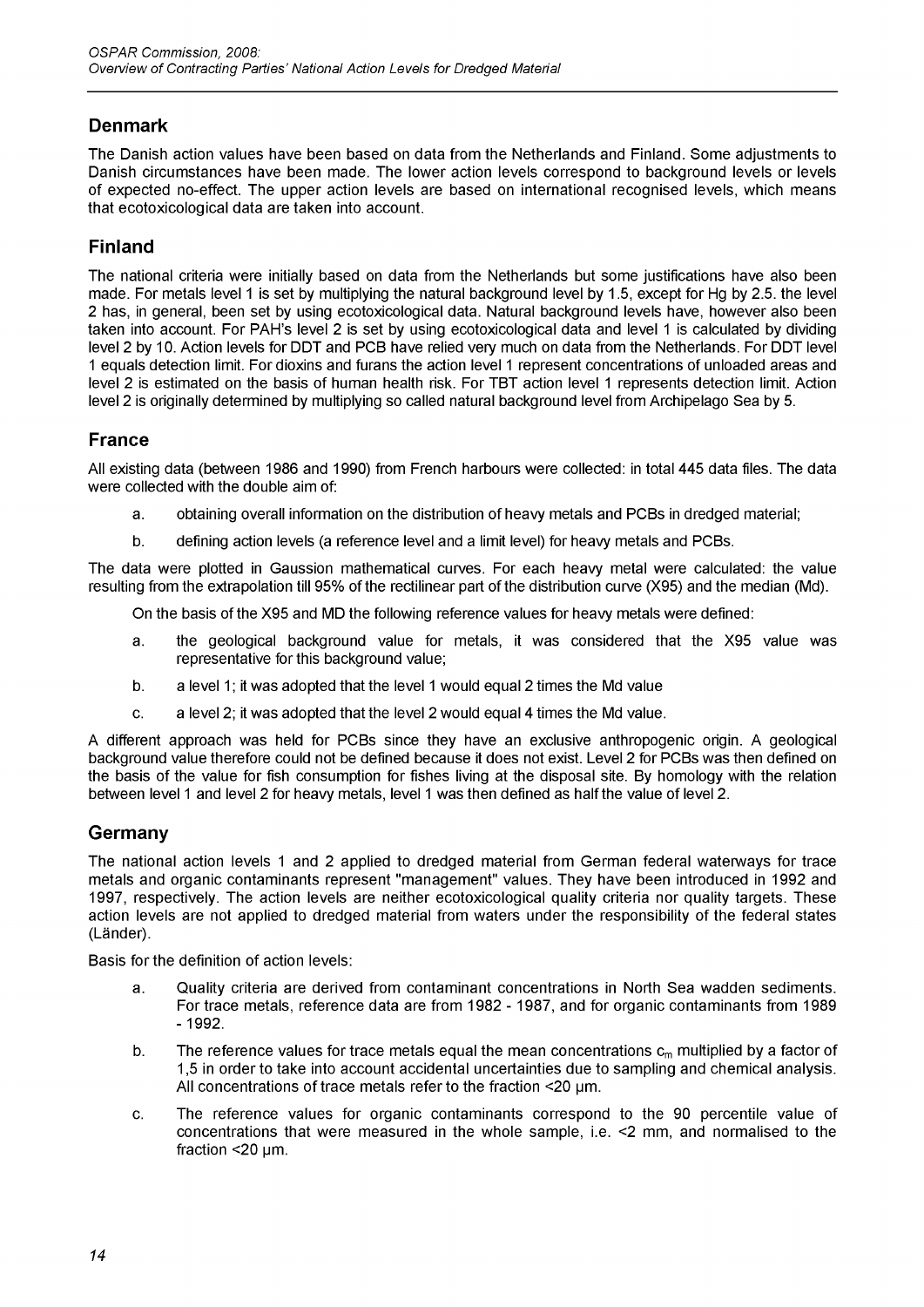Action levels are defined as below:

```
action level 1 = reference value
action level 2 = reference value * 5 for trace metals
action level 2 = reference value * 3 for organic contaminants
```
The action levels for trace metals and organic contaminants are under revision, and harmonisation between the federal authorities and the federal states is in process.

#### *TBT*

For TBT, action levels were implemented in 2001. They are agreed between the Federal Authorities and those of the federal states (Länder) and are applicable to dredged material from all coastal waterways. The implementation of action levels is tiered in three phases according to the schedule of IMO for the ban of TBT in antifouling coatings of ships, although with a time lag of two years.

Action level 1 for TBT is ecologically oriented, and takes into consideration the lowest effect concentration (LOEL) observed for snails in the marine area. Whereas action level 1 remains constant over time, action level 2 decreases with time.

For the short and medium term, the upper action level 2 takes into consideration the existing contamination and the technical and economic possibilities to reduce the TBT load in dredged material. In addition, reduction of TBT contamination in coastal waters should be promoted. In the long run, an action level 2 will be introduced, which is based on the assumption of a total ban of TBT in antifouling paints.

#### <span id="page-14-0"></span>**Ireland**

The Republic of Ireland has developed Action Levels for use in Dredged Material assessment as required by OSPAR guidelines for the management of Dredged Material and entered into force in 2006. Assessment for suitability of dredge spoil in Ireland uses a 3 phase approach.

*Phase 1* is based on critical assessment of existing available literature and data.

**Phase 2** uses sediment chemistry criteria. The lower action level was set using 95%ile of background data, where applicable. In the absence of comparable data for sediments from Irish waters, the upper level has been set using ecotoxically derived values from other countries.

**Phase 3** comes into effect if the lower or upper guidance levels are judged to have been significantly exceeded, either in concentration, or in a number of categories. Assessment is carried out using a weight of evidence approach, and involves the use of appropriate toxicity tests eg whole sediment bioassay, microtox etc, as well as further sampling and chemical analysis in order to delineate a problem area.

# <span id="page-14-1"></span>**The Netherlands**

Target levels **(level 1)** are either the negligible concentration or the natural background level in the case the latter is higher than the former. This value is to be reached before the year 2010. For the North Sea however background values prevail above the calculated negligible concentration also in case these are lower than the negligible concentration. The precautionary principle and the stand still principle are at the basis of this policy decision.

#### *Basis for level 2*

Prior to 1993, there was a separate set of quality criteria for dredged material from the Western Scheldt, the Wadden Sea and the North Sea. The set of quality criteria which was used for the North Sea was derived from the data on the distribution of pollutant concentrations in the sediments from the four dredging areas in 1988. These quality data were standardised to a normal soil type and a weighted 99 percentile was calculated for each of the four areas. The reference concentration for soil was added to this set of four concentrations and the highest number of the set of five was selected as a quality criterion. In 1994 the quality criteria for dredged material were harmonised and one uniform set of quality criteria remained for the Western Scheldt, the Wadden Sea and the North Sea. The Uniform Quality Criteria for Dredged Material have been set in such a way that the marine environment is protected from marine disposal of material with a high level of contamination, while the generation of excessive amounts of dredged material that need to be stored in special facilities is avoided. In 1994, 1998 and 2006 the uniform quality criteria were decreased/changed for several contaminants.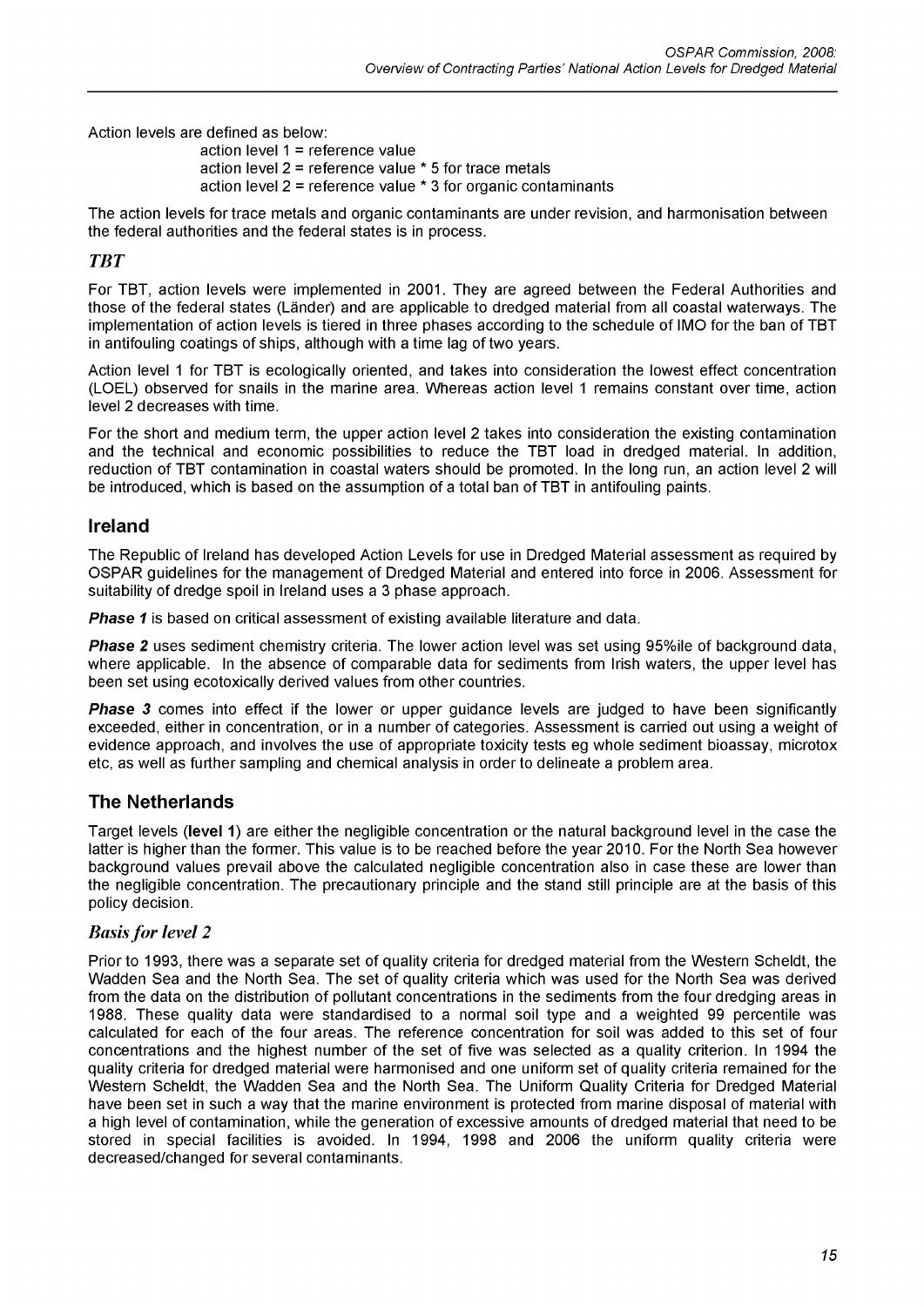During 1998 several aspects were investigated: standard operation procedures (SOP) and a quality assurance system for bioassays with salty dredged material and the first ring test was conducted. In the period 1999-2000 other discussions on policy aspects and systematic monitoring (bioassays and chemistry) of marine dredged material by RWS in harbours and shipping channels along the Dutch coast. This biological assessment system is since 2006 considered as useless and is not a part anymore of the judgement system.

It is also important to note that dredged material is no longer regulated as a pollutant. Sediment is considered as a natural and valuable part of the water system. From this view point it does not make much sense any longer to judge each part of dredged material or whether it is possible to dump dredged material in the marine environment. Instead of this a monitoring system is foreseen which surveils the quality of the watersystem and also with a view to (other) user functions and quality objectives.

#### <span id="page-15-0"></span>**Norway**

The Norwegian regulation on dumping activities (1980) is general and hasn't been changed. Dredging and dumping is managed on a case by case basis. The Norwegian sediment criteria for Classification of Environmental Quality and Degree of Pollution is the basis tool for managing dredging and dredged material. These criteria are not, however, made for this purpose and some adjustments and simplifications are therefore made. Environmental Quality is described in five categories (classes) where class 1 represents what is believed to be a normal situation (slightly polluted) in an area without any point source. Class 5, to the contrary, represent an extremely polluted location.

Various action levels are proposed for sediments of different classes in regard to dredging and dumping respectively. More than one option is normally possible for every case.

# <span id="page-15-1"></span>**Portugal**

No information from Portugal was received by Belgium. A UK report (October 2003) states that "Quality criteria standards determine the method for disposal of the dredged material. A 5-category approach is used to classify material for disposal, from Class 1 (may be disposed of in the aquatic medium or at places exposed to erosion or used to feed beaches without restrictive norms) through to Class 5 (should not be dredged)."

# <span id="page-15-2"></span>**Spain**

The action levels are based on the results of a number of studies related to:

- background values in Spanish coastal sediments;
- anthropogenic load in dredged material;
- normalisation techniques;
- validation of bioassay techniques;
- and bioavailability of contaminants in material dredged from different places.

The following additional information derived from UK report (October 2003):"The Spanish recommendations were enacted by CEDEX in 1994 and are expected to be legally implemented towards the end of 2002. Standards apply to fine sediments (<63um) with more than 10% organic matter using a 3-category approach. Sediments with metal concentrations above the second level and = 8x Level 2, have to be isolated and belong to category Illa. Sediments with metal concentrations higher than 8x level 2, must be isolated into containers or into a close space (category lllb). Locally-derived background concentrations are under development.

Bioassays are under development for application to dredge material assessment are Microtox, *Ampelisca* or *Corophium* and *Arenicola."*

# <span id="page-15-3"></span>**United Kingdom (England and Wales)**

Internal guideline action levels were already in existence and what follows gives the review of these levels against some ecotoxicological data being available.

#### *Approach for metals*

Action levels for metals in dredge material applications in England and Wales have been reviewed. (There already existed guideline action levels). A nominal "background" concentration, based on sediment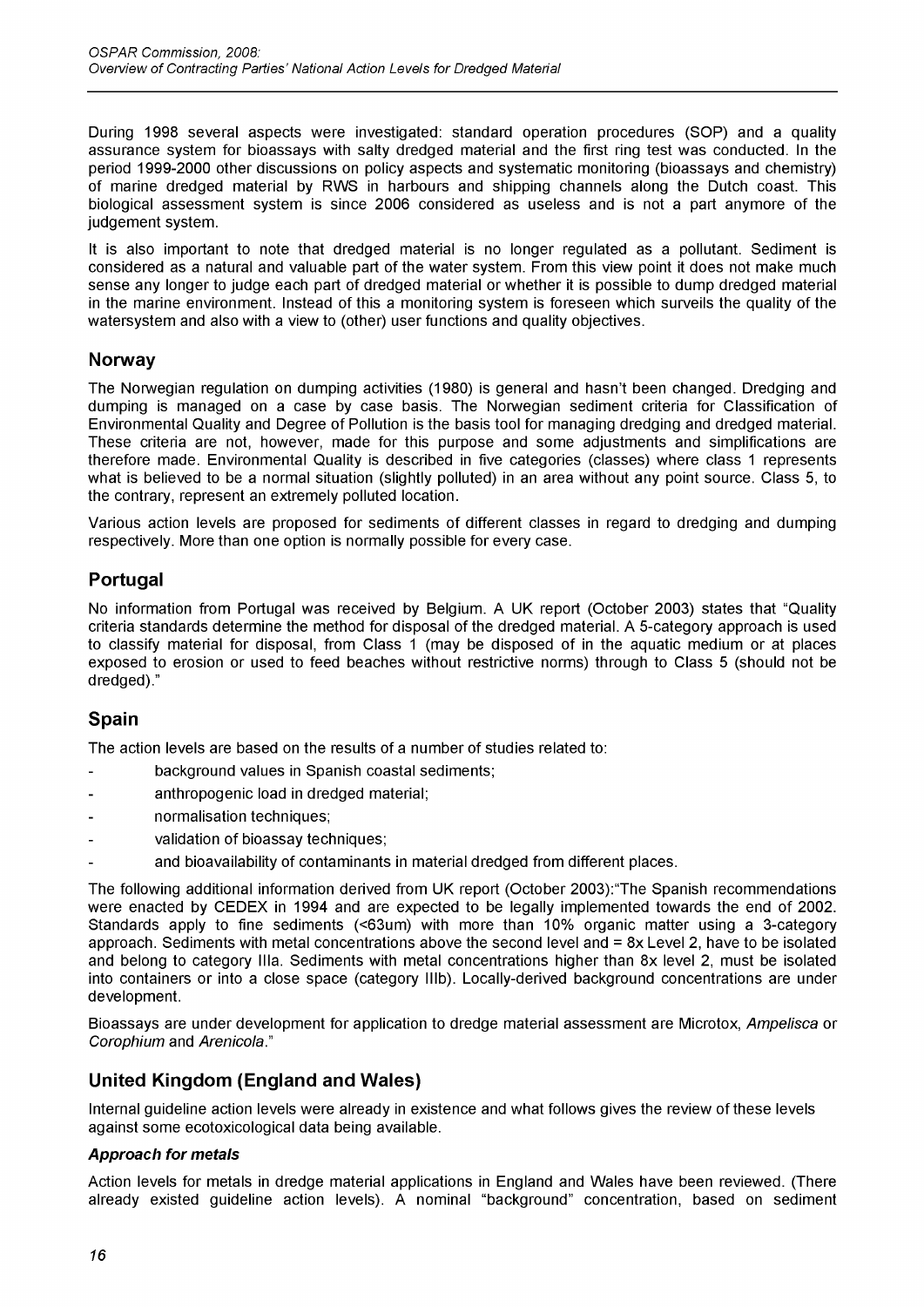chemistry, was used in derivation of Action Level 1. Ecotoxicological data, based largely on datasets from the US, was used to guide the setting of Action Level 2.

Changes in existing, internal quidelines for Action Level 1 have been proposed – a reduction in value for copper and mercury, and an increase in the value for chromium and nickel. Reductions in the guideline Action Level 2 have been proposed for all the metals under consideration.

#### *Approach for TBT*

The revision of Action Levels for TBT in dredged material has been completed using both chemical data for the DAS database and Ecotoxicological data derived from the peer reviewed literature.

No change was made to Action Level 1 for TBT as this was deemed to be a suitable level at which primary anthropogenic impact can be detected; The value was taken from chemical data only. Action Level 2 was revised in line with current ecotoxicological data applied to the current DAS dataset.

#### *Approach for PAHs*

32. The Action Level 1 values proposed by the UK have been set so as to trigger further study in a proportion ofthe samples analysed. The proposed Action Levels are thought to be relatively strict but this is considered to be justified under the precautionary approach. Current research is directed towards the use of sediment bioassays to assess toxicity directly. The limited knowledge of sediment PAH toxicity has precluded the derivation of Action Level 2.

#### *Approach for PCBs*

The approach to the derivation of PCB action levels has relied heavily on the toxicological data from the US and Canada since there is a significant lack of UK focused bioassay data which have been included UK marine species and this is considered to be a limiting factor in the refinement of Action Levels for the use in the marine environment.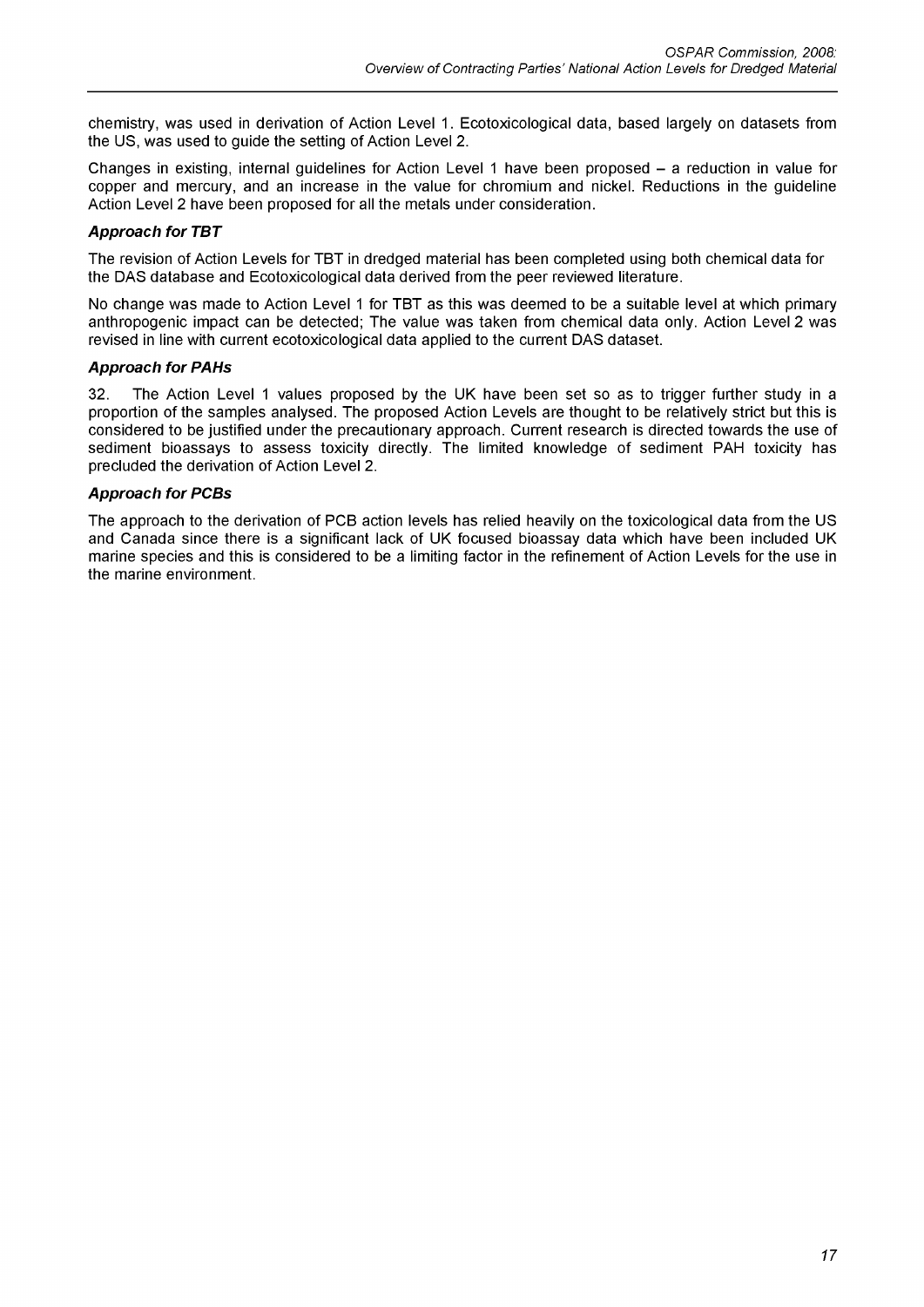# <span id="page-17-0"></span>**Annex 3 - Overview ofthe Present Situation on Action Levels**

**1. Summary of current concentration ranges used by Contracting Parties in the assessment of dredged material for dumping at sea**

|             |               | <b>TARGET VALUES</b><br>("action level 1") in                            |             | <b>LIMIT VALUES</b><br>("action level 2") in |                                               |
|-------------|---------------|--------------------------------------------------------------------------|-------------|----------------------------------------------|-----------------------------------------------|
| Contaminant | <b>Units</b>  | fine fractions<br>$<$ 2 mm<br>$(63 \mu m$ and 20<br>fraction<br>$\mu$ m) |             | $<$ 2 mm<br>fraction                         | fine fractions<br>$(63 \mu m$ and 20 $\mu$ m) |
| As          | mg kg $^{-1}$ | $20 - 80$                                                                | $30 - 80$   | $29 - 1000$                                  | 150 - 200                                     |
| Cd          | mg kg $^{-1}$ | $0.4 - 2.5$                                                              | $1 - 2,5$   | $2,4 - 10$                                   | $5 - 12.5$                                    |
| cr          | mg kg $^{-1}$ | 40/50-300                                                                | 150 - 200   | 120-5000                                     | 750 - 1000                                    |
| Cu          | mg kg $^{-1}$ | $20 - 150$                                                               | $40 - 100$  | $60 - 1500$                                  | $200 - 400$                                   |
| Hg          | mg kg $^{-1}$ | $0,3/0,25 - 0,6$                                                         | $0,6 - 1$   | $0.8 - 5$                                    | $3 - 5$                                       |
| Ni          | mg kg $^{-1}$ | 20/30 - 130                                                              | $50 - 100$  | 45 - 1500                                    | $250 - 400$                                   |
| Pb          | mg kg $^{-1}$ | $50 - 120$                                                               | 100 - 120   | $110 - 1500$                                 | $500 - 600$                                   |
| Zn          | mg kg $^{-1}$ | 130 - 700                                                                | $350 - 500$ | 365-10000                                    | 1750 - 3000                                   |

The exercise had only been done for heavy metals because the variability of organic pollutants chosen does not allow to make the exercise properly. Background values from Sweden have not been considered, since they are not linked to action levels.

# **2. Summary of approaches used in dredged material assessment by OSPAR Contracting Parties**

| <b>Country</b>  | General<br>approaches used       |                                               |                                                                  | <b>Notes</b>                                                                                                          |
|-----------------|----------------------------------|-----------------------------------------------|------------------------------------------------------------------|-----------------------------------------------------------------------------------------------------------------------|
|                 |                                  | No. categories in<br>action level<br>approach | <b>Methods used in</b><br>development of action<br><b>levels</b> |                                                                                                                       |
| Belgium         | <b>Action level</b>              | 3                                             | 1)<br>Sediment chemistry<br>2)<br><b>Bioassays</b>               | Action levels based on<br>mean contaminant<br>concentration in<br>marine navigation<br>channels + scientific<br>studv |
| <b>IDenmark</b> | Action level                     | 3                                             | Sediment chemistry                                               |                                                                                                                       |
| <b>IFinland</b> | Case-by-case                     | 3                                             | Sediment chemistry<br><b>Background values</b>                   | Guidance values, not<br>binding                                                                                       |
| <b>IFrance</b>  | Action level                     | 3                                             | Sediment chemistry                                               |                                                                                                                       |
| Germany         | <b>Action level</b>              | 3                                             | Sediment chemistry<br>1)<br><b>Bioassays</b>                     |                                                                                                                       |
| Portugal        | Action level and<br>case-by-case | 5                                             | sediment chemistry                                               |                                                                                                                       |
| Netherlands     | Action level                     | limit level                                   | Sediment chemistry                                               |                                                                                                                       |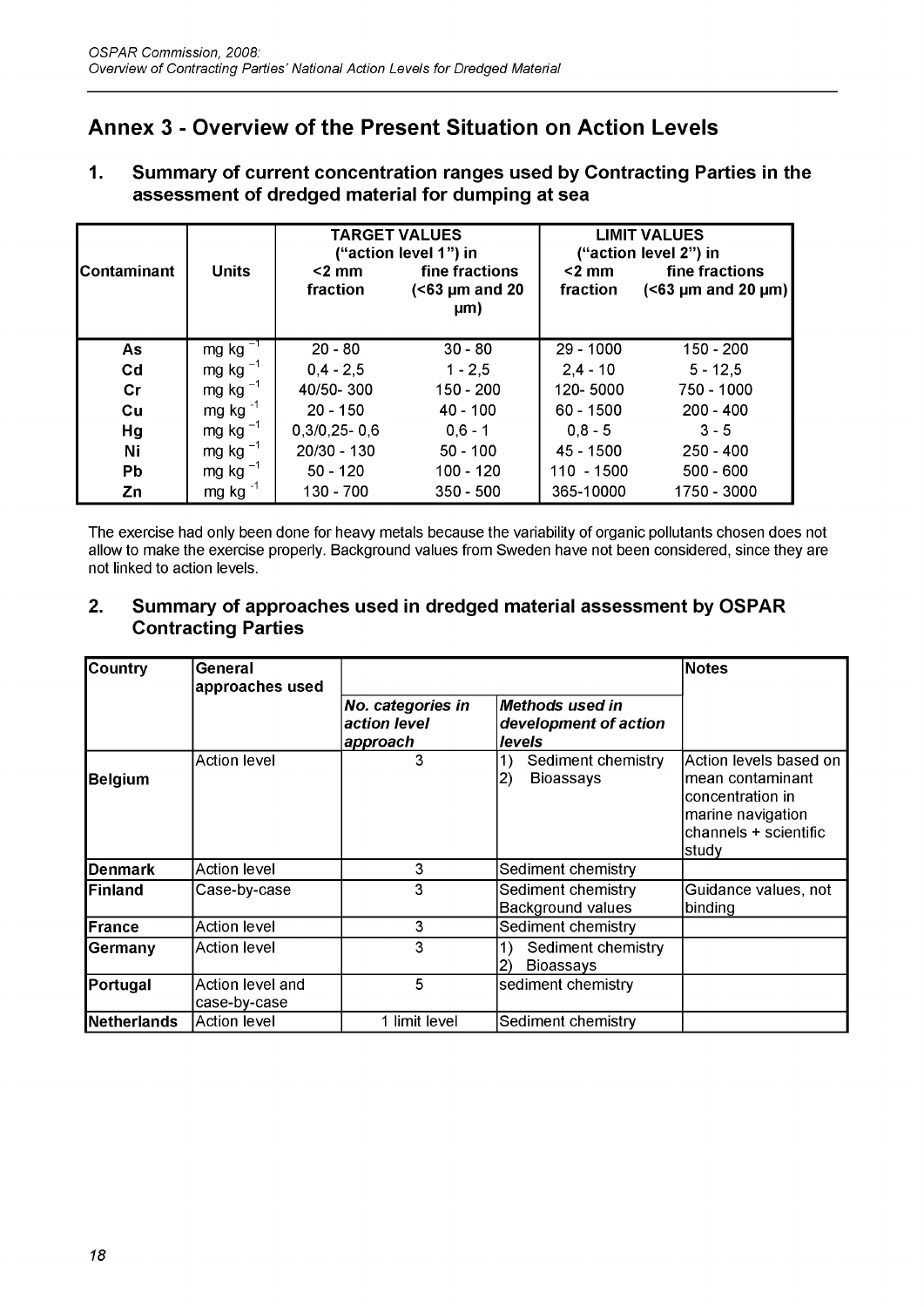| <b>Country</b> | General<br>approaches used                                                    |                                               |                                                           | <b>Notes</b>                                                                                                                             |
|----------------|-------------------------------------------------------------------------------|-----------------------------------------------|-----------------------------------------------------------|------------------------------------------------------------------------------------------------------------------------------------------|
|                |                                                                               | No. categories in<br>action level<br>approach | <b>Methods used in</b><br>development of action<br>levels |                                                                                                                                          |
| Norway         | Action level + case-<br>by-case                                               | 5                                             |                                                           |                                                                                                                                          |
| R. of Ireland  | Action level                                                                  | 3                                             | Sediment chemistry<br>Bioassays                           |                                                                                                                                          |
| <b>Spain</b>   | Action level                                                                  | 3                                             | Sediment chemistry                                        | Sediment chemistry<br>not yet implemented in<br>law. Sediment<br>bioassays under<br>development                                          |
| <b>Sweden</b>  | Case-by-case?                                                                 | ---                                           | ---                                                       |                                                                                                                                          |
| <b>UK</b>      | <b>England and Wales</b><br>(E+W) and<br>Scotland: Case-by-<br>case approach. | ---                                           | ---                                                       | E+W: Under review. 3-<br>category action level<br>approach in<br>preparation.<br>Scotland: Data<br>assessed against<br><b>OSPAR BRCs</b> |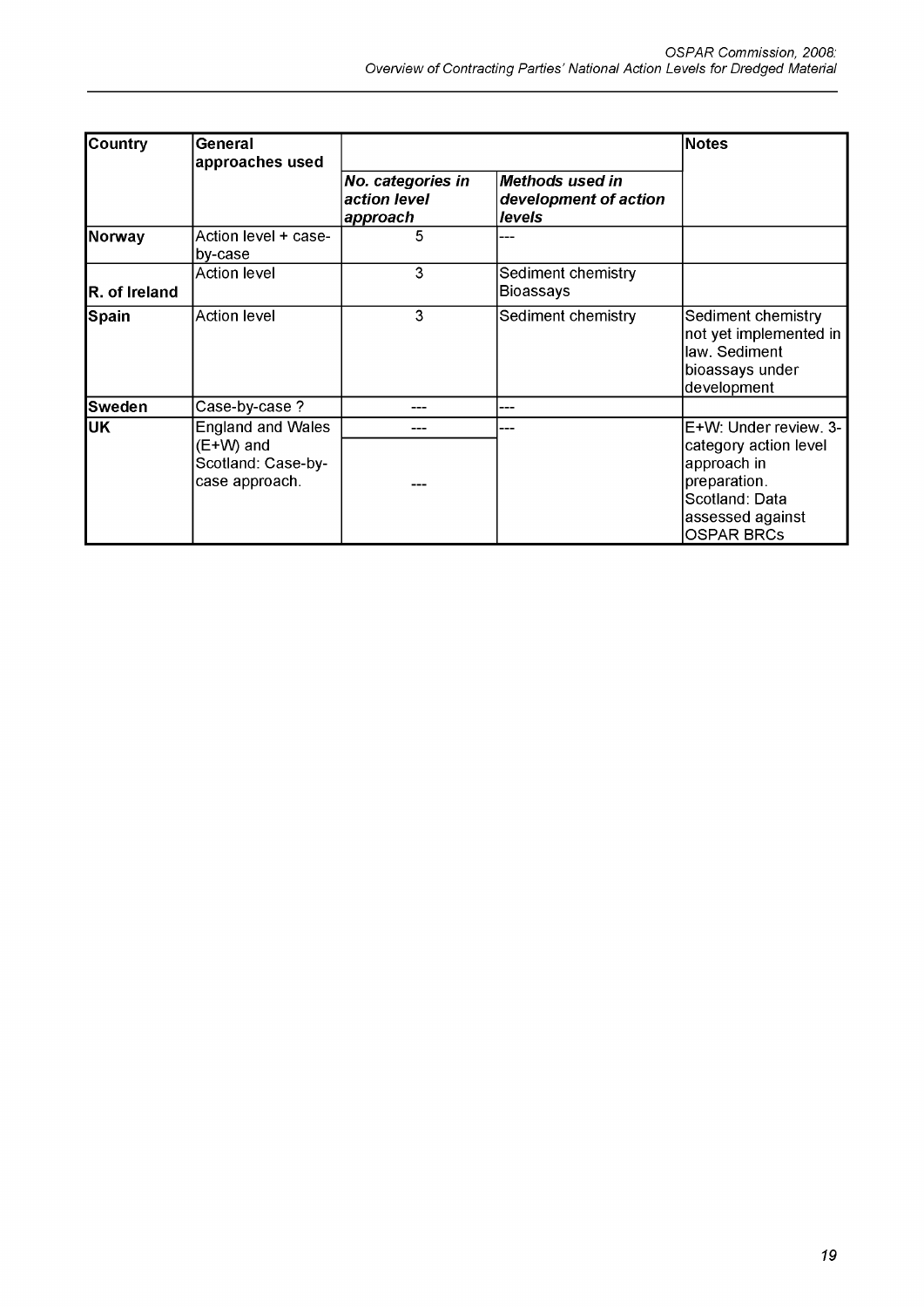# <span id="page-19-0"></span>**Annex 4 - Licensing procedures**

This section gives an overview of how action levels are used in the licensing procedures of Contracting Parties.

# <span id="page-19-1"></span>**Belgium**

If the analysis results exceed the value of action level 2 for three ofthe contaminants at the same time, the dredged material may not be dumped at sea. The result of the analysis is the numerical average of ten analyses.

If the result lies between action level 1 and action level 2, the number of samples has to be increased by five and new analyses should to be carried out. If the new analysis results confirm the previous ones, then bioassays prescribed at international level have to be conducted. Negative results from these bioassays may lead to a ban on dumping dredged material from these delimited areas at sea.

<span id="page-19-2"></span>If all analysis results are lower than action level 1, the material may be dumped at sea.

# **Denmark**

If chemical analysis of the material to be dumped shows concentrations below the lower action levels a permit for dumping can be given without further specific evaluations - taking into account proper site selection.

If the chemical analysis shows concentrations of contaminants between the two action levels a more comprehensive study and evaluation has to be carried out, based on the amount to be dumped and the concentrations of contaminants.

If the chemical analysis shows concentrations above the upper action levels dumping at sea will normally not be permitted, pending a throughout evaluation of the case, and the material must be deposited at land.

Besides the evaluation based on chemical concentrations an evaluation of the amount of contaminants especially TBT and copper - are also carried out.

# <span id="page-19-3"></span>**Finland**

When the concentration content is under action level 1 dredged material is classified as "clean" and dumping of dredged material is allowed.

When the concentration is above action level 2 the dredged material is considered contaminated and may not be dumped to the Baltic Sea.

Between action levels 1 and 2 there is a "grey" zone where further studies are needed and decision is made on case-by-case basis.

#### <span id="page-19-4"></span>**France**

If analysis shows that concentrations are less than action level 1, a general permit is given without specific study.

If analysis shows that concentrations exceed action level 2, dumping at sea may be prohibited, especially when this dumping does not constitute the least detrimental solution for the environment (particularly with respect to other solutions, in situ or on land).

These values do not consider the toxic character and the bioavailability of each element.

If analysis shows that concentrations are situated between action level 1 and action level 2, a more comprehensive study might be necessary. The content of these studies will be established on a case by case basis in function of the local circumstances and the sensibility of the environment.

#### <span id="page-19-5"></span>**Germany**

If analysis shows that concentrations are less than action level 1, the material is considered to be uncontaminated or slightly contaminated, and only the physical impact of the dumping should be taken into account.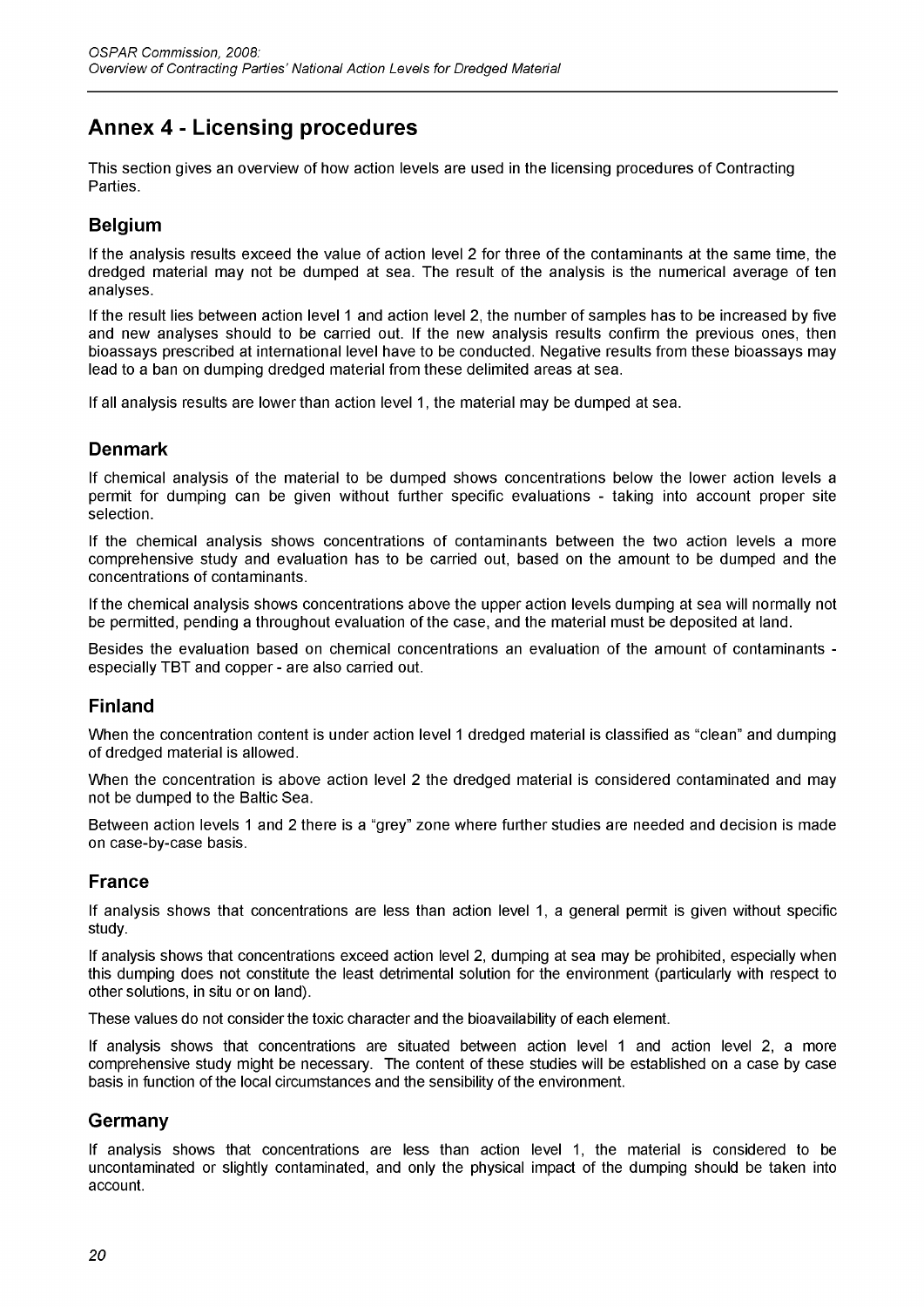If analysis shows that concentrations (for at least one contaminant) are situated between action level 1 and action level 2, the material is considered to be moderately contaminated. In this case the following elements have to be taking into account before issuing a special permit:

- It has to be checked, whether sea disposal is, compared to land disposal, the option of least detriment.
- A source-reduction programme has to be planned, where there is a source to reduce.
- The impact of the dumping operation has to be diminished as far as possible, e.g. by the use of containment or treatment methods.
- A detailed impact hypothesis has to be prepared.
- A monitoring programme at the disposal site and its surroundings has to be initiated.

If analysis shows that concentrations (for at least one contaminant) exceed action level 2, the material is characterised as considerably contaminated. In this case, to mitigate the impact, additional steps should be considered. For each disposal option (either in coastal waters or alternatively at land) a comparative assessment should be carried out, of

- the technical treatment of the dredged material;  $\overline{a}$
- human health risk;
- hazard (including accidents) associated with treatment, transport and disposal;
- economics including energy costs and costs for environmental protection;  $\overline{a}$ 
	- exclusion of future uses of disposal areas.

<span id="page-20-0"></span>If the assessment shows a land alternative to be more acceptable, sea dumping should not be permitted.

#### **The Netherlands**

The evaluation for dumping or not dumping dredged material at sea is based on the content test.

The area to be dredged is divided in a great number of compartments. A number of six samples are taken from each compartment and analyzed after mixing till one sample.

As soon as the content test for priority substances within one sample is exceeded, the material of the whole compartment cannot be dumped at sea and must be stored on land. Except for no more than two non priority substances and excession of the action level is allowed with no more than 50% per substance.

#### <span id="page-20-1"></span>**Norway**

All applications for dredging are evaluated case by case within each county. There may therefore be some differences in the way dredging operations presently are managed.

All cases are evaluated based on standard procedures for sampling and analysis, using concentrations in sediment as the main criteria. However, results from effect studies or toxicity tests may also be applied.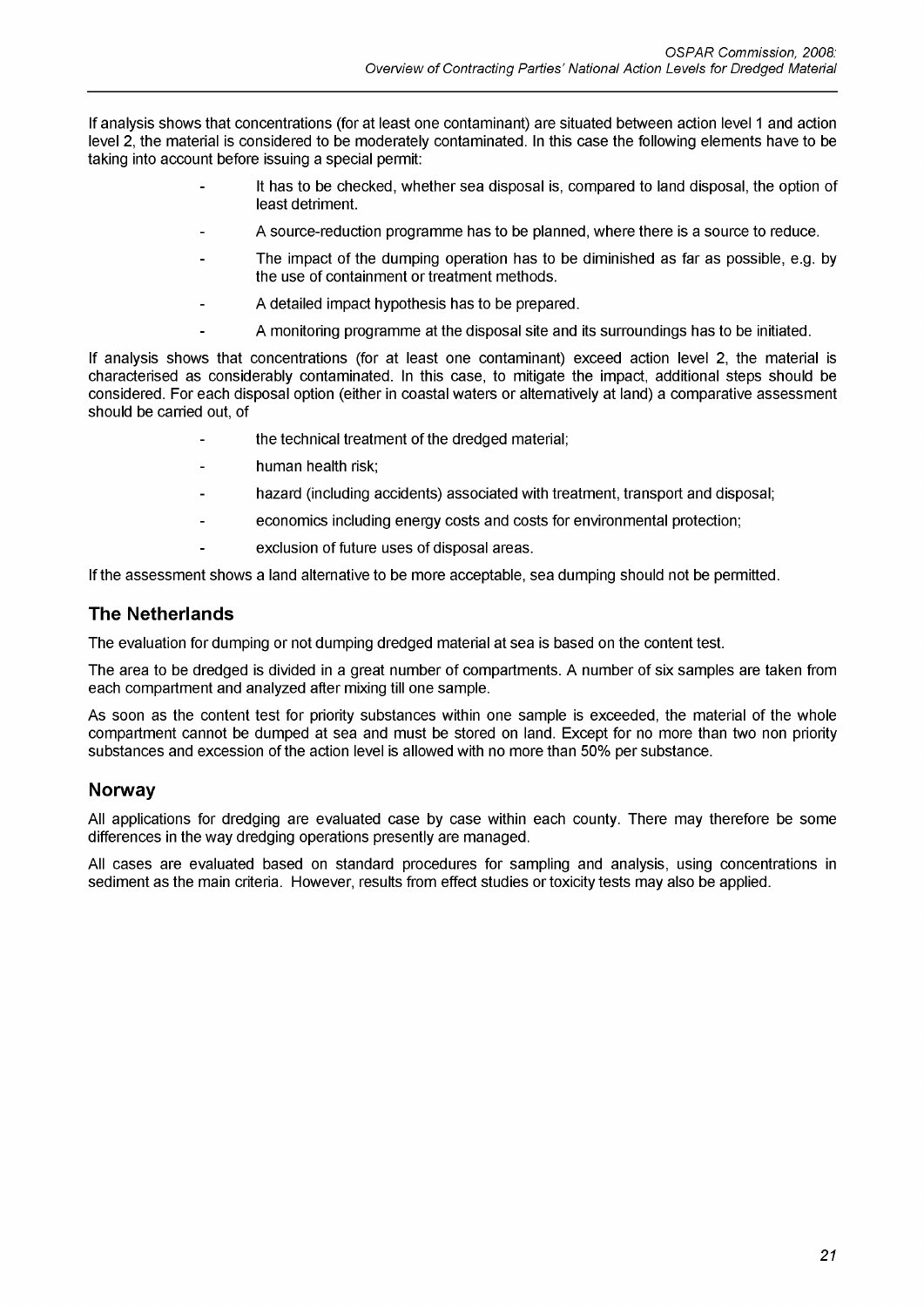The main principles of the revised guidelines follow the line of requirements as presented below:

|          | Category 1                                      | Category 2                                                                                                                                                     | Category 3                                                                                                                                                                                                                                          |
|----------|-------------------------------------------------|----------------------------------------------------------------------------------------------------------------------------------------------------------------|-----------------------------------------------------------------------------------------------------------------------------------------------------------------------------------------------------------------------------------------------------|
|          | (Good/fair)                                     | (Poor-bad)                                                                                                                                                     | (Very bad)                                                                                                                                                                                                                                          |
| Dredging | - No requirements to<br>equipment or monitoring | - Requirements for<br>technical equipment (silt<br>screen, environmentally<br>improved dredging<br>methodology etc.)<br>- Sometimes monitoring<br>requirements | - Requirements for<br>technical equipment (silt<br>screen, environmentally<br>improved dredging<br>methodology etc.)<br>- Monitoring requirements<br>- Sometimes requirements<br>for toxicity testing<br>- Sometimes no dredging<br>allowed at all. |
| Disposal | - Dumping at designated<br>sites.               | -Restricted dumping with<br>requirements for technical<br>equipment.<br>- Site evaluation.                                                                     | - No dumping, but<br>solutions based on :<br>- capping<br>- CDF<br>- land disposal<br>-treatment                                                                                                                                                    |

# <span id="page-21-0"></span>**Spain**

The total amount of sediment to be dredged is divided in several parts (usually two or three) that will be managed in different ways.

For each of these parts, a weighted mean concentration,  $C^{\dagger}$ , is calculated:

$$
C^* = \frac{S\ C_i\ p_{F1}\ M_i}{S\ p_{F1}\ M_i}
$$

where  $C_i =$  the result of the analysis

 $p_{FI}$  = the percentage of fine fraction  $M_i =$  the mass of solids in the volume represented by sample # i.

C<sup> $\dot{ }$ </sup> is compared with Action Levels 1 and 2. Three situations can occur:

- $\bullet$   $\circ$  C<sup>\*</sup> is for all parameters below action level 1. The material is classified as Category I. and is allowed to be dumped at sea paying attention only to physical effects (general permit).
- $\tilde{c}$  is for at least one parameter greater than action level 1 and all of them are lower than action level 2. The material is classified as Category II and may be dumped at sea but now it is necessary to prepare an impact hypothesis and a monitoring programme has to be set up (special permit).
- C<sup>\*</sup> exceeds for at least one parameter action level 2. The material is classified as Category III and be separated from marine water or adequately treated.

# <span id="page-21-1"></span>**Sweden**

Action levels are based on background levels and/or the volume:

- action level 1 : average concentration  $(a<sub>c</sub>) = 3 10$  \* background level and/or having a considerable volume;
- action level 2 : average concentration  $(a<sub>c</sub>) > 10$  \* background level and/or total amount is large.

This facilitates the classification of dredged material in three cases:

• First case: the average concentration is lower than action level 1. The material to be dumped is uncontaminated and can be dumped on any suitable site bearing in mind: